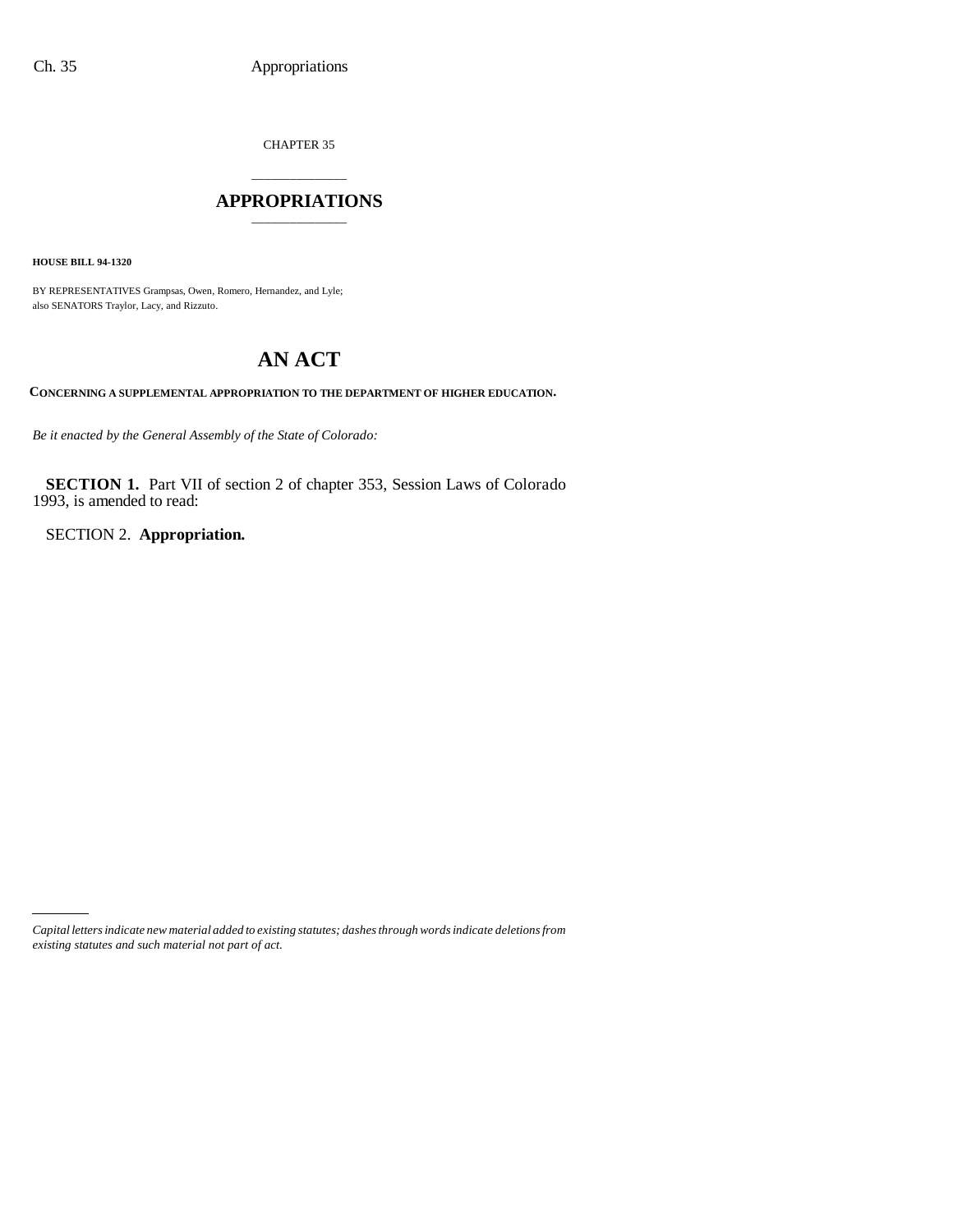|                                      |                           |              | <b>APPROPRIATION FROM</b>      |    |                               |    |                             |    |                             |    |                                |  |  |
|--------------------------------------|---------------------------|--------------|--------------------------------|----|-------------------------------|----|-----------------------------|----|-----------------------------|----|--------------------------------|--|--|
|                                      | ITEM &<br><b>SUBTOTAL</b> | <b>TOTAL</b> | <b>GENERAL</b><br><b>FUND</b>  |    | <b>GENERAL</b><br><b>FUND</b> |    | <b>CASH</b><br><b>FUNDS</b> |    | <b>CASH</b><br><b>FUNDS</b> |    | <b>FEDERAL</b><br><b>FUNDS</b> |  |  |
|                                      | \$<br>\$                  | \$           |                                | \$ | <b>EXEMPT</b>                 | \$ |                             | \$ | <b>EXEMPT</b>               | \$ |                                |  |  |
|                                      |                           |              | <b>PART VII</b>                |    |                               |    |                             |    |                             |    |                                |  |  |
|                                      |                           |              | DEPARTMENT OF HIGHER EDUCATION |    |                               |    |                             |    |                             |    |                                |  |  |
| (1) DEPARTMENT ADMINISTRATIVE OFFICE |                           |              |                                |    |                               |    |                             |    |                             |    |                                |  |  |
| Group Health and Life                | 152,584                   |              | 152,584                        |    |                               |    |                             |    |                             |    |                                |  |  |
| Short-term Disability                | 9,231                     |              | 9,231                          |    |                               |    |                             |    |                             |    |                                |  |  |
| Anniversary Increases                | 4,263                     |              | 4,263                          |    |                               |    |                             |    |                             |    |                                |  |  |
|                                      | 16,875                    |              | 16,875                         |    |                               |    |                             |    |                             |    |                                |  |  |
| Workers' Compensation                | 68,413                    |              | 66,996                         |    |                               |    | $1,417$ (T)                 |    |                             |    |                                |  |  |
|                                      |                           |              |                                |    |                               |    | $\mathbf{r}$                |    |                             |    |                                |  |  |
|                                      |                           |              |                                |    |                               |    |                             |    | $1,417$ (T) <sup>a</sup>    |    |                                |  |  |
| <b>Legal Services</b>                | 37,752                    |              | 27,392                         |    |                               |    | $10,360$ (T)                |    |                             |    |                                |  |  |
|                                      |                           |              |                                |    |                               |    | $\mathbf{r}$                |    |                             |    |                                |  |  |
|                                      |                           |              |                                |    |                               |    |                             |    | $10,360$ (T) <sup>a</sup>   |    |                                |  |  |
| <b>Purchase of Services</b>          |                           |              |                                |    |                               |    |                             |    |                             |    |                                |  |  |
| from Computer Center                 | 2,125                     |              | 2,125                          |    |                               |    |                             |    |                             |    |                                |  |  |
| Payment to Risk                      |                           |              |                                |    |                               |    |                             |    |                             |    |                                |  |  |
| Management and                       |                           |              |                                |    |                               |    |                             |    |                             |    |                                |  |  |
| <b>Property Funds</b>                | 10,017                    |              | 9,136                          |    |                               |    | 881(f)                      |    |                             |    |                                |  |  |
|                                      |                           |              |                                |    |                               |    | $\overline{a}$              |    |                             |    |                                |  |  |
|                                      | 99,463                    |              | 53,859                         |    |                               |    |                             |    | 45,604 $(T)^a$              |    |                                |  |  |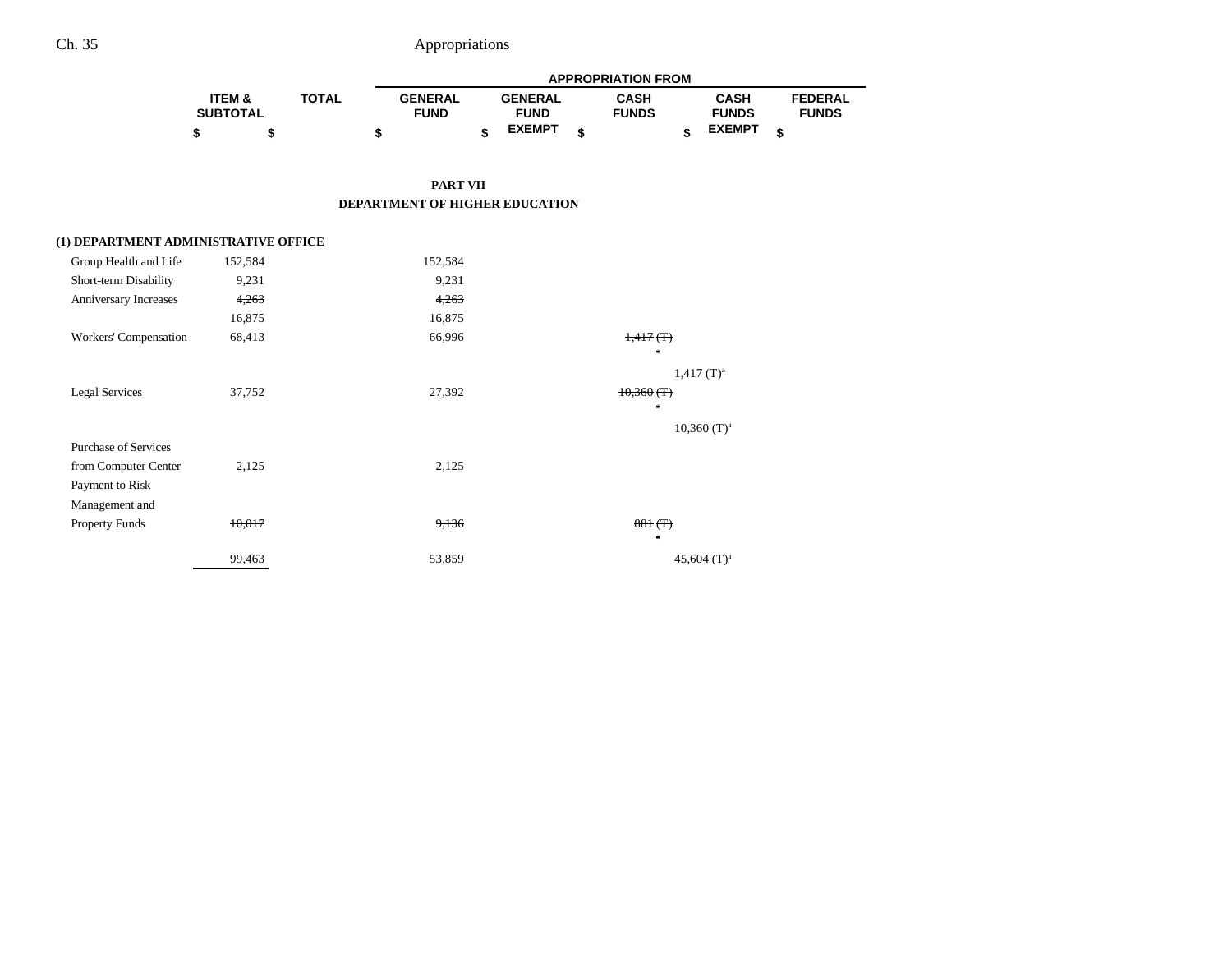#### 284,385

386,443

<sup>a</sup> These amounts shall be from the Division of Private Occupational Schools. SCHOOLS AND GOVERNING BOARDS OPERATING REVENUES.

# **(2) COLORADO COMMISSION ON HIGHER EDUCATION 30, 31, 31a**

| (A) Administration           | 1,668,300  |           |                            |
|------------------------------|------------|-----------|----------------------------|
|                              | 1,654,608  |           |                            |
| <b>Administration Travel</b> |            |           |                            |
| Expenses                     | 32,493     |           |                            |
|                              | 1,700,793  | 1,700,793 |                            |
|                              | 1,687,101  | 1,687,101 |                            |
| (B) Special Purpose          |            |           |                            |
| <b>Western Interstate</b>    |            |           |                            |
| Commission for Higher        |            |           |                            |
| Education                    | 75,000     | 75,000    |                            |
| WICHE - Optometry            | 230,400    | 230,400   |                            |
| <b>Higher Education</b>      |            |           |                            |
| Extension and                |            |           |                            |
| Correspondence               |            |           |                            |
| Instruction                  | 27,800,000 |           | $27,800,000$ <sup>*</sup>  |
| Programs of                  |            |           |                            |
| Excellence                   | 2,899,831  | 2,029,945 | 869,886(f)<br>h            |
|                              |            |           | $869,886$ (T) <sup>b</sup> |
| Colorado Children's          |            |           |                            |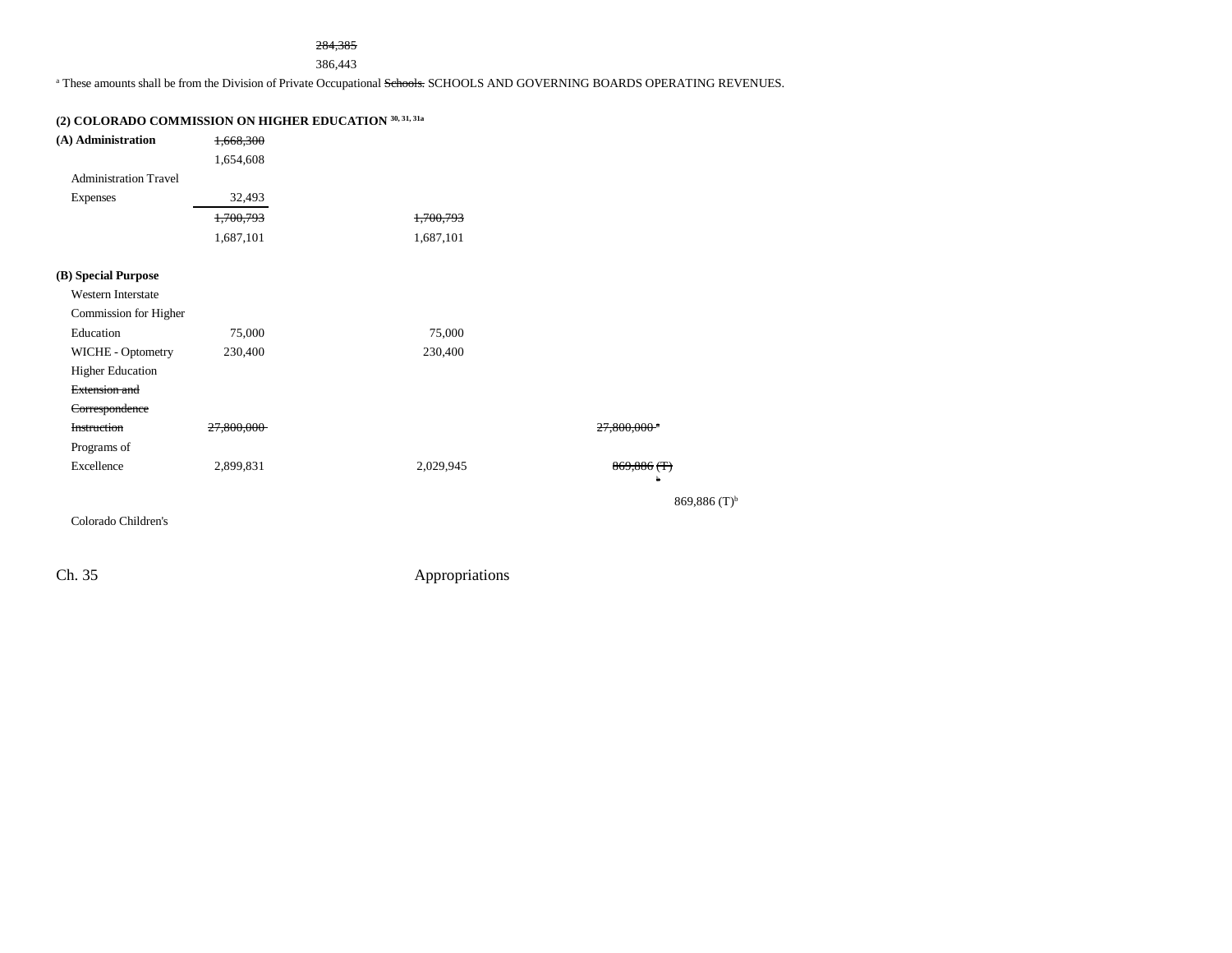|                                 |                                                          |              |                               |                               | <b>APPROPRIATION FROM</b>                      |                             |                                |
|---------------------------------|----------------------------------------------------------|--------------|-------------------------------|-------------------------------|------------------------------------------------|-----------------------------|--------------------------------|
|                                 | <b>ITEM &amp;</b><br><b>SUBTOTAL</b>                     | <b>TOTAL</b> | <b>GENERAL</b><br><b>FUND</b> | <b>GENERAL</b><br><b>FUND</b> | <b>CASH</b><br><b>FUNDS</b>                    | <b>CASH</b><br><b>FUNDS</b> | <b>FEDERAL</b><br><b>FUNDS</b> |
|                                 | \$<br>\$                                                 |              | \$                            | \$<br><b>EXEMPT</b>           | \$                                             | \$<br><b>EXEMPT</b>         | \$                             |
| Trust Fund<br>Veterinary School | 385,128                                                  |              |                               |                               | 385,128 <sup>c</sup>                           |                             |                                |
| Program Needs                   | 737,500<br>$\boldsymbol{0}$<br>32,127,859 0<br>4,327,859 |              | 114,000                       |                               | $623,500$ <sup>d</sup><br>123,500 <sup>d</sup> | 500,000 $(T)^e$             |                                |

#### a This amount shall be from tuition for extension and correspondence courses.

<sup>b</sup> Of this amount, which includes statewide and departmental indirect cost recoveries, \$285,953 shall be from the Governing Boards, \$161,597 shall be from the Colorado

Commission on Higher Education, \$291,417 shall be from the Student Loan Division, \$18,275 shall be from the Agricultural Experiment Station, \$51,418 shall be from the

Cooperative Extension Service, \$38,382 shall be from the State Forest Service, \$7,143 shall be from the Council on the Arts, \$11,699 shall be from the State Historical Society,

and \$4,002 shall be from the Division of Private Occupational Schools.

c This amount shall be from the Colorado Children's Trust Fund.

<sup>d</sup> Of this THIS amount \$123,500 shall be from the Western Interstate Commission on Higher Education, and \$500,000 shall be from tuition revenue. EDUCATION.

e THIS AMOUNT SHALL BE FROM TUITION REVENUE.

#### **(C) Financial Aid**

Need Based Grants 17,083,697 17,083,697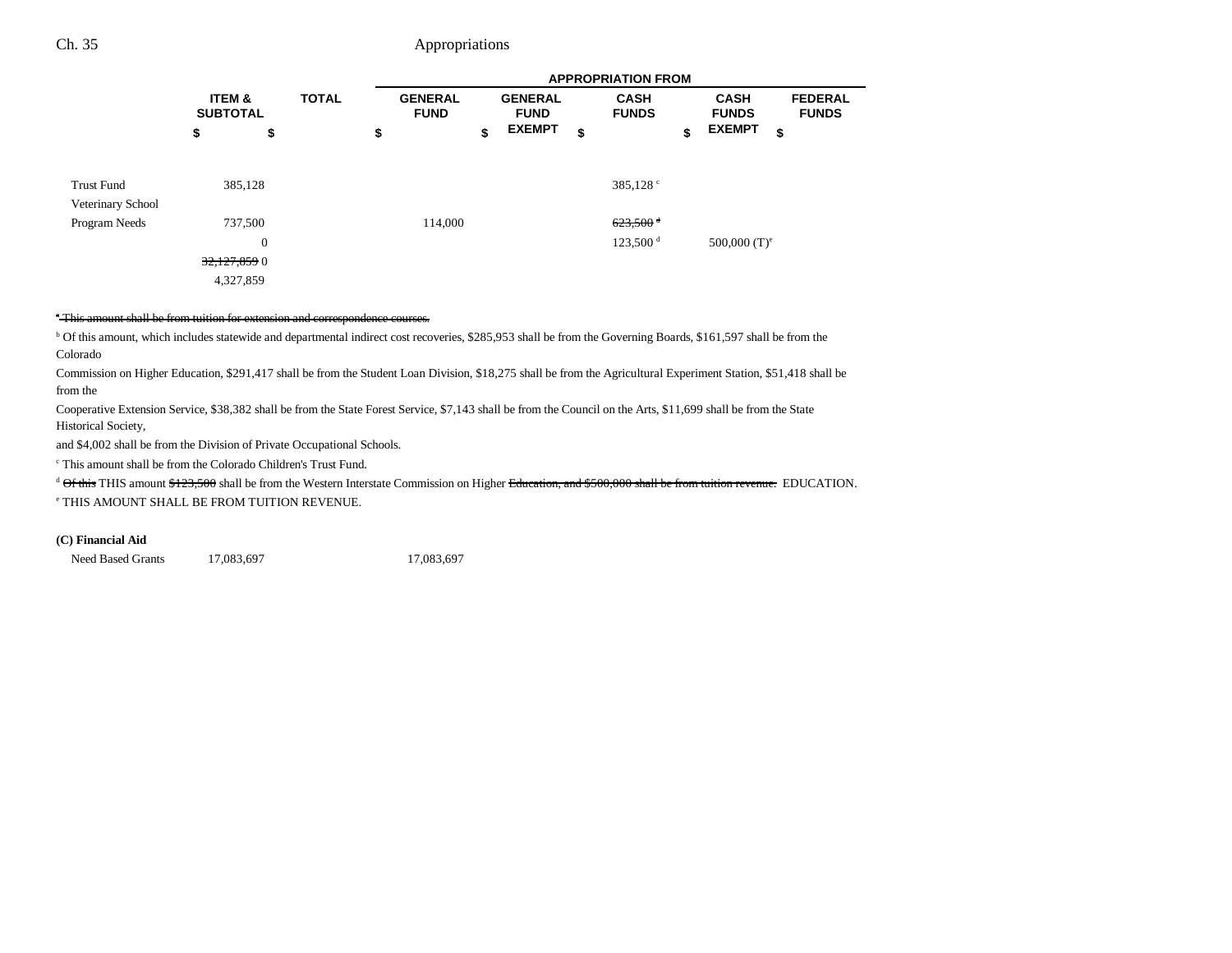| Need Based Grants,              |            |            |            |                    |                              |           |
|---------------------------------|------------|------------|------------|--------------------|------------------------------|-----------|
| Part-time Students              | 750,000    |            | 750,000    |                    |                              |           |
| Merit Based Grants              | 10,302,922 |            | 10,302,922 |                    |                              |           |
| Work Study <sup>32</sup>        | 10,132,181 |            | 10,132,181 |                    |                              |           |
| <b>Required Federal</b>         |            |            |            |                    |                              |           |
| Match                           | 2,810,849  |            | 985,965    | $7,209$ $^{\circ}$ | $517,675$ (T) <sup>b</sup>   | 1,300,000 |
|                                 |            |            |            |                    | 524,884 $(T)^a$              |           |
| <b>Veterans' Tuition</b>        |            |            |            |                    |                              |           |
| Assistance                      | 15,000     |            | 15,000     |                    |                              |           |
| Law Enforcement/POW             |            |            |            |                    |                              |           |
| <b>Tuition Assistance</b>       | 20,747     |            | 20,747     |                    |                              |           |
| <b>Native American Students</b> |            |            |            |                    |                              |           |
| pursuant to Section             |            |            |            |                    |                              |           |
| 23-52-105, C.R.S.               | 2,198,927  |            | 332,809    |                    | $1,866,118$ (T) <sup>b</sup> |           |
| Grant Program for               |            |            |            |                    |                              |           |
| <b>Nurses Training</b>          | 220,800    |            | 220,800    |                    |                              |           |
|                                 | 43,535,123 |            |            |                    |                              |           |
|                                 |            | 77,363,775 |            |                    |                              |           |
|                                 |            | 49,550,083 |            |                    |                              |           |

<sup>a</sup> This OF THIS amount, \$7,209 shall be from the Governing Boards indirect cost assessment. ASSESSMENT, AND \$517,675 SHALL BE FROM FEDERAL INDIRECT COST

RECOVERIES ASSESSED TO THE GOVERNING BOARDS.

<sup>b</sup> These amounts THIS AMOUNT shall be from federal indirect cost recoveries assessed to the Governing Boards.

### **(3) TRUSTEES OF THE STATE COLLEGES IN COLORADO 33**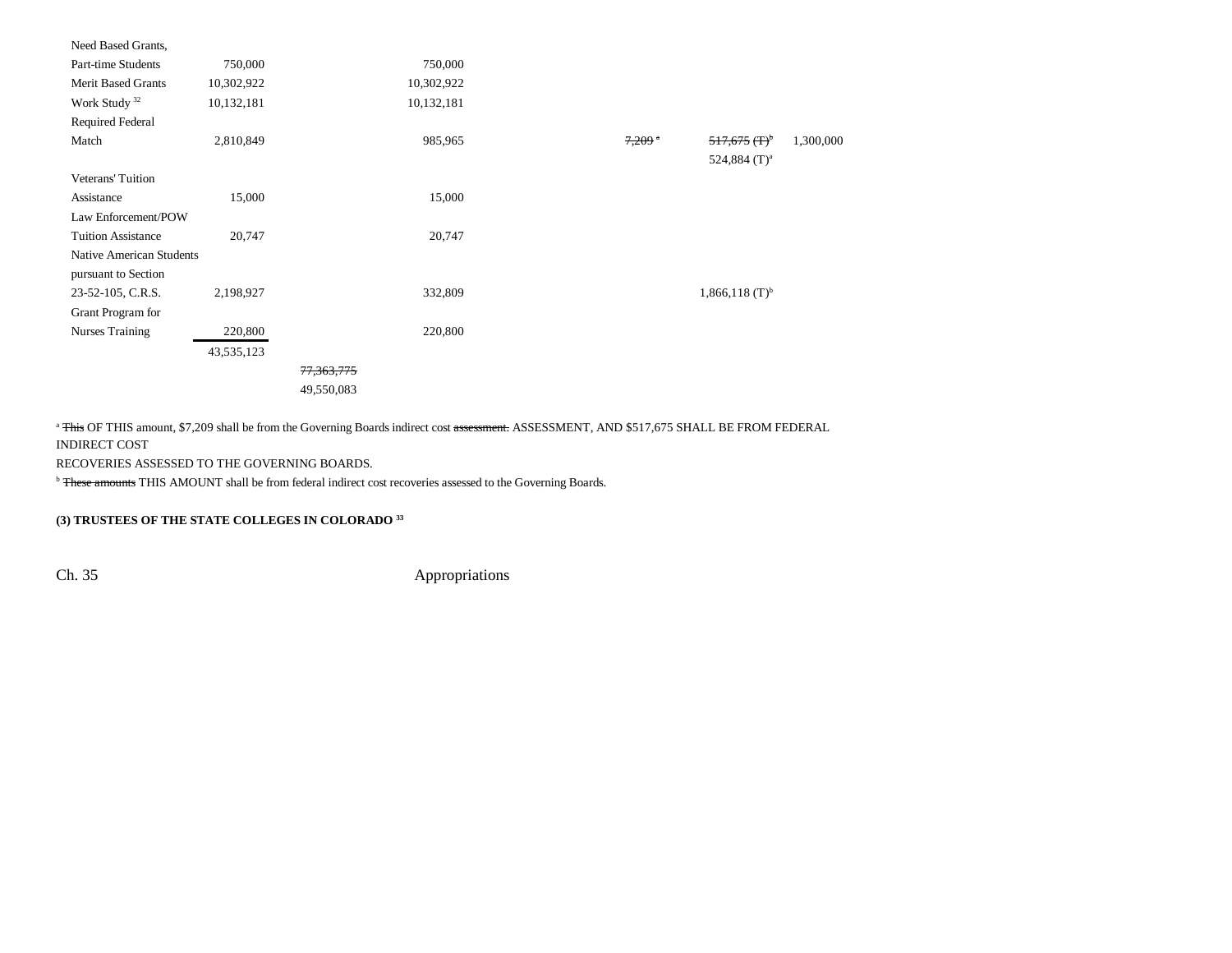|                           |            | <b>TOTAL</b><br>ITEM &<br><b>SUBTOTAL</b> |             |                               |                               | <b>APPROPRIATION FROM</b>   |                             |                                |
|---------------------------|------------|-------------------------------------------|-------------|-------------------------------|-------------------------------|-----------------------------|-----------------------------|--------------------------------|
|                           |            |                                           |             | <b>GENERAL</b><br><b>FUND</b> | <b>GENERAL</b><br><b>FUND</b> | <b>CASH</b><br><b>FUNDS</b> | <b>CASH</b><br><b>FUNDS</b> | <b>FEDERAL</b><br><b>FUNDS</b> |
|                           | \$         | \$                                        |             | \$                            | \$<br><b>EXEMPT</b>           | \$                          | \$<br><b>EXEMPT</b>         | \$                             |
| Governing Board and       |            |                                           |             |                               |                               |                             |                             |                                |
| <b>General Campuses</b>   |            |                                           |             |                               |                               |                             |                             |                                |
| General Fund AND          |            |                                           |             |                               |                               |                             |                             |                                |
| <b>TUITION Allocation</b> | 54,217,629 |                                           |             | 54,217,629                    |                               |                             |                             |                                |
|                           | 94,470,791 |                                           |             |                               |                               | 40,253,162 $a$              |                             |                                |
| <b>Tuition Allocation</b> | 40,253,162 |                                           |             |                               |                               | $40,253,162$ $\degree$      |                             |                                |
| Other Than Tuition        |            |                                           |             |                               |                               |                             |                             |                                |
| Revenue                   | 2,077,586  |                                           |             |                               |                               | $2,072,486$ <sup>b</sup>    | 5,100 °                     |                                |
|                           | 1,801,786  |                                           |             |                               |                               | 1,796,686                   |                             |                                |
| <b>Auxiliary Revenue</b>  | 27,181,226 |                                           |             |                               |                               | $27,181,226$ <sup>d</sup>   |                             |                                |
|                           | 2,928,000  |                                           |             |                               |                               | $2,928,000$ <sup>d</sup>    |                             |                                |
|                           |            |                                           | 123,729,603 |                               |                               |                             |                             |                                |
|                           |            |                                           | 99,200,577  |                               |                               |                             |                             |                                |

a This amount shall be from tuition revenue.

<sup>b</sup> This amount shall be from other than tuition revenue.

c This amount shall be from the State Colleges Undergraduate Enrichment Fund. For purposes of complying with the limitation on state fiscal year spending imposed by

Article X, Section 20 of the State Constitution these moneys are included for informational purposes as they are continuously appropriated by a permanent statute or constitutional provision.

d This amount shall be from auxiliary revenue.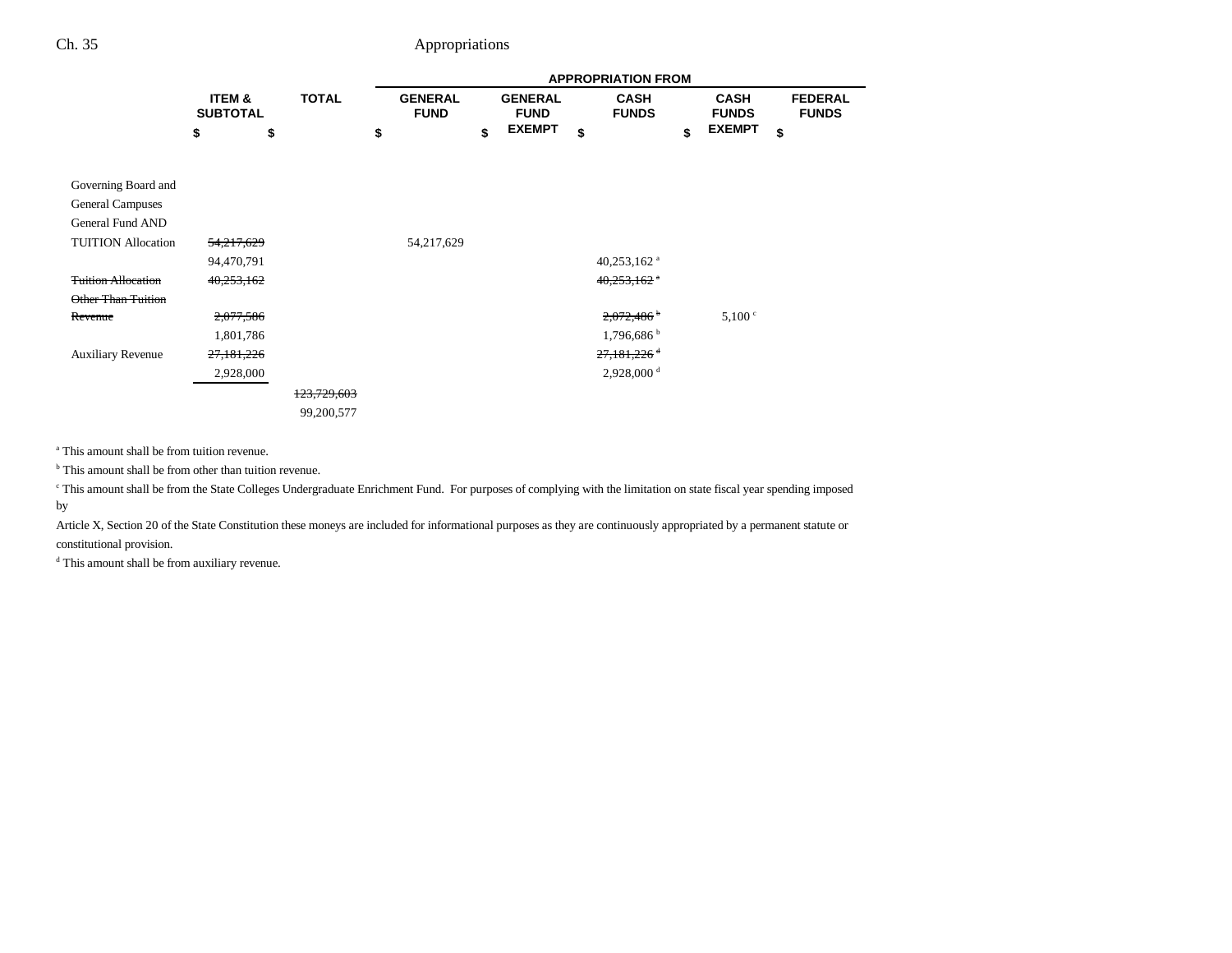# **(4) STATE BOARD OF AGRICULTURE 33**

### **(A) Governing Board and**

# **General Campuses**

General Fund AND

| <b>TUITION</b> Allocation | 90,337,868    | 90,337,868 |                         |
|---------------------------|---------------|------------|-------------------------|
|                           | 185, 353, 209 | 90,339,868 | 95,013,341 <sup>a</sup> |
| <b>Tuition Allocation</b> | 95,013,341    |            | $95,013,341$ $^{\circ}$ |
| Other Than Tuition        |               |            |                         |
| Revenue                   | 15.667.306    |            | $15.667.306^{\circ}$    |
|                           | 12, 167, 306  |            | 12,167,306 <sup>b</sup> |
| <b>Auxiliary Revenue</b>  | 98,874,178    |            | 98,874,178 <sup>c</sup> |
|                           | 32,985,000    |            | 32,985,000 $\degree$    |
|                           | 299,894,693   |            |                         |
|                           | 230,505,515   |            |                         |

a This amount shall be from tuition revenue.

<sup>b</sup> This amount shall be from other than tuition revenue.

c This amount shall be from auxiliary revenue.

### **(B) CSU Agricultural Experiment Station 34, 35**

| Program Costs          | 9,788,923 | 7,913,354 | 223,844 <sup>a</sup> | 1,651,725 |
|------------------------|-----------|-----------|----------------------|-----------|
| <b>Travel Expenses</b> | 111.650   | 54,993    | $3,802$ <sup>a</sup> | 52,855    |
|                        | 9,900,573 |           |                      |           |

<sup>a</sup> These amounts shall be from the sale of crops.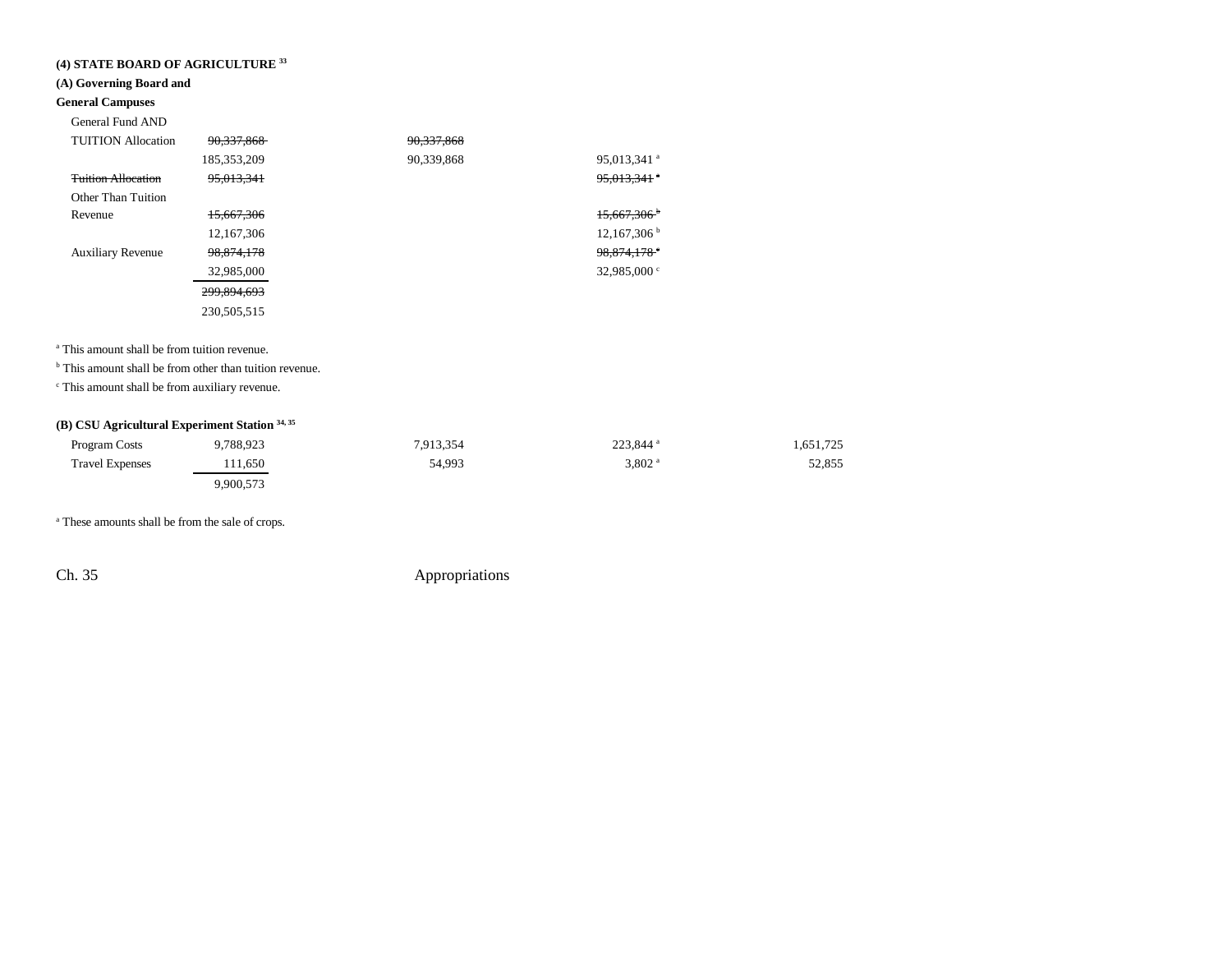|                                              |            |                 |  |    | <b>APPROPRIATION FROM</b>     |    |                               |    |                             |    |                             |    |                                |  |
|----------------------------------------------|------------|-----------------|--|----|-------------------------------|----|-------------------------------|----|-----------------------------|----|-----------------------------|----|--------------------------------|--|
|                                              | ITEM &     | <b>SUBTOTAL</b> |  |    | <b>GENERAL</b><br><b>FUND</b> |    | <b>GENERAL</b><br><b>FUND</b> |    | <b>CASH</b><br><b>FUNDS</b> |    | <b>CASH</b><br><b>FUNDS</b> |    | <b>FEDERAL</b><br><b>FUNDS</b> |  |
|                                              | \$         | \$              |  | \$ |                               | \$ | <b>EXEMPT</b>                 | \$ |                             | \$ | <b>EXEMPT</b>               | \$ |                                |  |
|                                              |            |                 |  |    |                               |    |                               |    |                             |    |                             |    |                                |  |
|                                              |            |                 |  |    |                               |    |                               |    |                             |    |                             |    |                                |  |
| (C) CSU Cooperative Extension Service 34, 35 |            |                 |  |    |                               |    |                               |    |                             |    |                             |    |                                |  |
| (1) Extension Service                        |            |                 |  |    |                               |    |                               |    |                             |    |                             |    |                                |  |
| Administration and                           |            |                 |  |    |                               |    |                               |    |                             |    |                             |    |                                |  |
| Support                                      | 1,263,842  |                 |  |    | 1,263,842                     |    |                               |    |                             |    |                             |    |                                |  |
|                                              |            |                 |  |    | $(33.9$ FTE)                  |    |                               |    |                             |    |                             |    |                                |  |
| Campus, Field and                            |            |                 |  |    |                               |    |                               |    |                             |    |                             |    |                                |  |
| <b>Support Staff</b>                         | 9,348,569  |                 |  |    | 6,261,754                     |    |                               |    | 928,217 <sup>a</sup>        |    |                             |    | 2,158,598                      |  |
|                                              | 9,454,010  |                 |  |    | 6,367,195                     |    |                               |    |                             |    |                             |    |                                |  |
|                                              |            |                 |  |    | $(133.8$ FTE)                 |    |                               |    | $(19.8$ FTE)                |    |                             |    | $(44.2$ FTE)                   |  |
| <b>Travel Expenses</b>                       | 173,280    |                 |  |    | 99,626                        |    |                               |    | $17,995$ <sup>a</sup>       |    |                             |    | 55,659                         |  |
|                                              | 10,785,691 |                 |  |    |                               |    |                               |    |                             |    |                             |    |                                |  |
|                                              | 10,891,132 |                 |  |    |                               |    |                               |    |                             |    |                             |    |                                |  |

<sup>a</sup> Of these amounts, \$817,083 shall be from county funds for field agent salaries, and \$129,129 shall be from other cash sales.

| (2) Sponsored Programs |           |                        |           |
|------------------------|-----------|------------------------|-----------|
| <b>Program Costs</b>   | 2,407,000 | $850,000$ <sup>a</sup> | 1,557,000 |
| <b>Travel Expenses</b> | 142.500   | $54.150$ <sup>a</sup>  | 88,350    |
|                        | 2,549,500 |                        |           |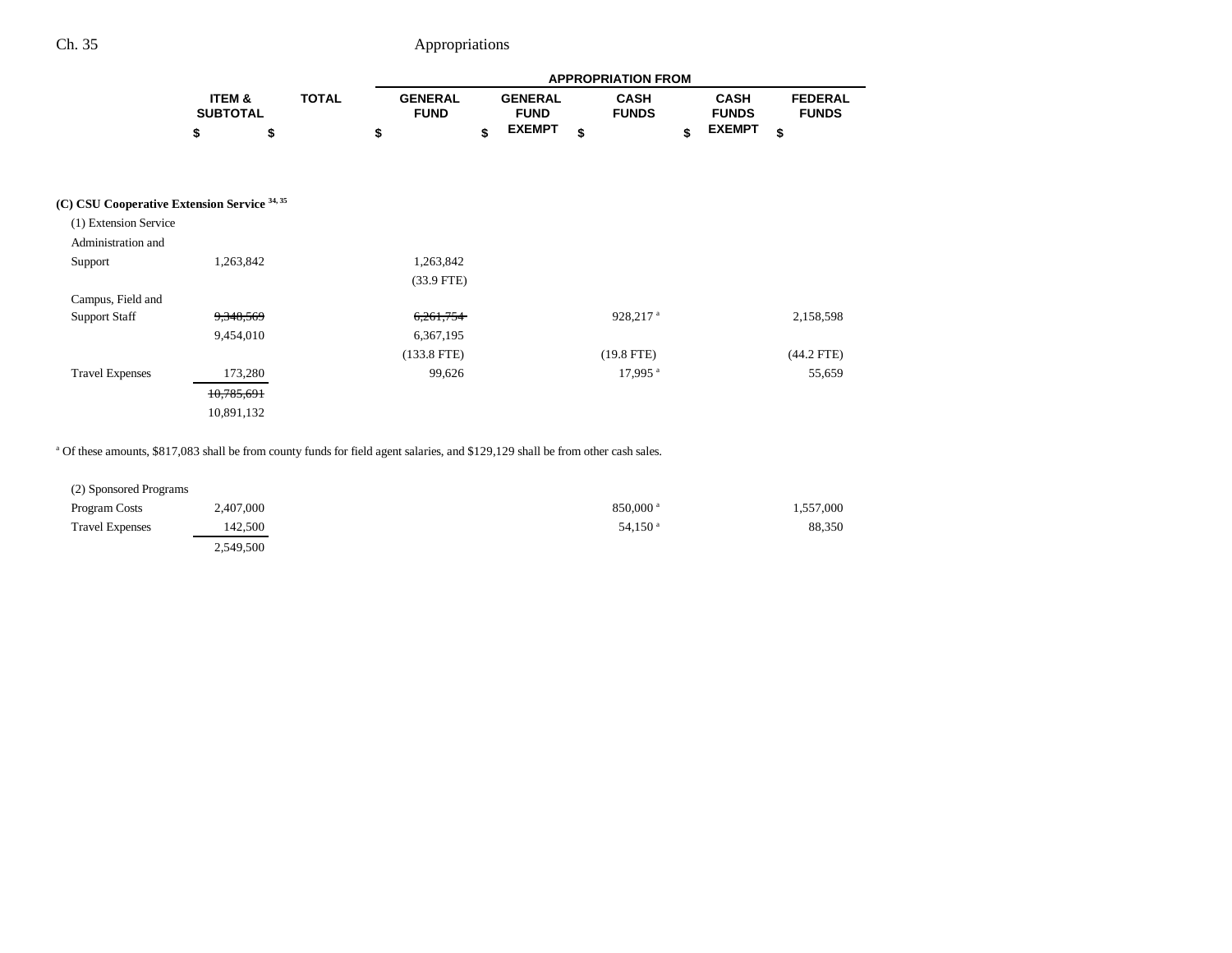a These amounts shall be from various grants, contracts, and other cash funds received by the Extension Service.

| (D) Colorado State Forest Service 34, 35 |           |              |                      |         |
|------------------------------------------|-----------|--------------|----------------------|---------|
| (1) State Forest Service                 |           |              |                      |         |
| Administration and                       |           |              |                      |         |
| Support                                  | 390,000   | 390,000      |                      |         |
|                                          |           | $(12.5$ FTE) |                      |         |
| <b>Forest Watershed</b>                  |           |              |                      |         |
| Management and                           |           |              |                      |         |
| Protection                               | 3,044,474 | 2,593,093    | 116,847 <sup>a</sup> | 334,534 |
|                                          |           | $(67.7$ FTE) |                      |         |
| <b>Travel Expenses</b>                   | 43,048    | 30,187       | $3.312$ <sup>a</sup> | 9,549   |
| <b>Grand Junction State</b>              |           |              |                      |         |
| Office Building                          |           |              |                      |         |
| <b>Leased Space</b>                      | 5,767     | 5,767        |                      |         |
| Fire Truck                               |           |              |                      |         |
| Replacement/Repair                       | 105,000   | 105,000      |                      |         |
|                                          | 3,588,289 |              |                      |         |

a These amounts shall be from fees for services and from other cash sources.

| (2) Special Programs     |                      |
|--------------------------|----------------------|
| <b>Program Costs</b>     | <del>1.631.947</del> |
|                          | 1,871,947            |
|                          | $(40.6$ FTE)         |
| <b>Travel Expenses</b>   | 21,620               |
| Indirect Cost Assessment | 6.614                |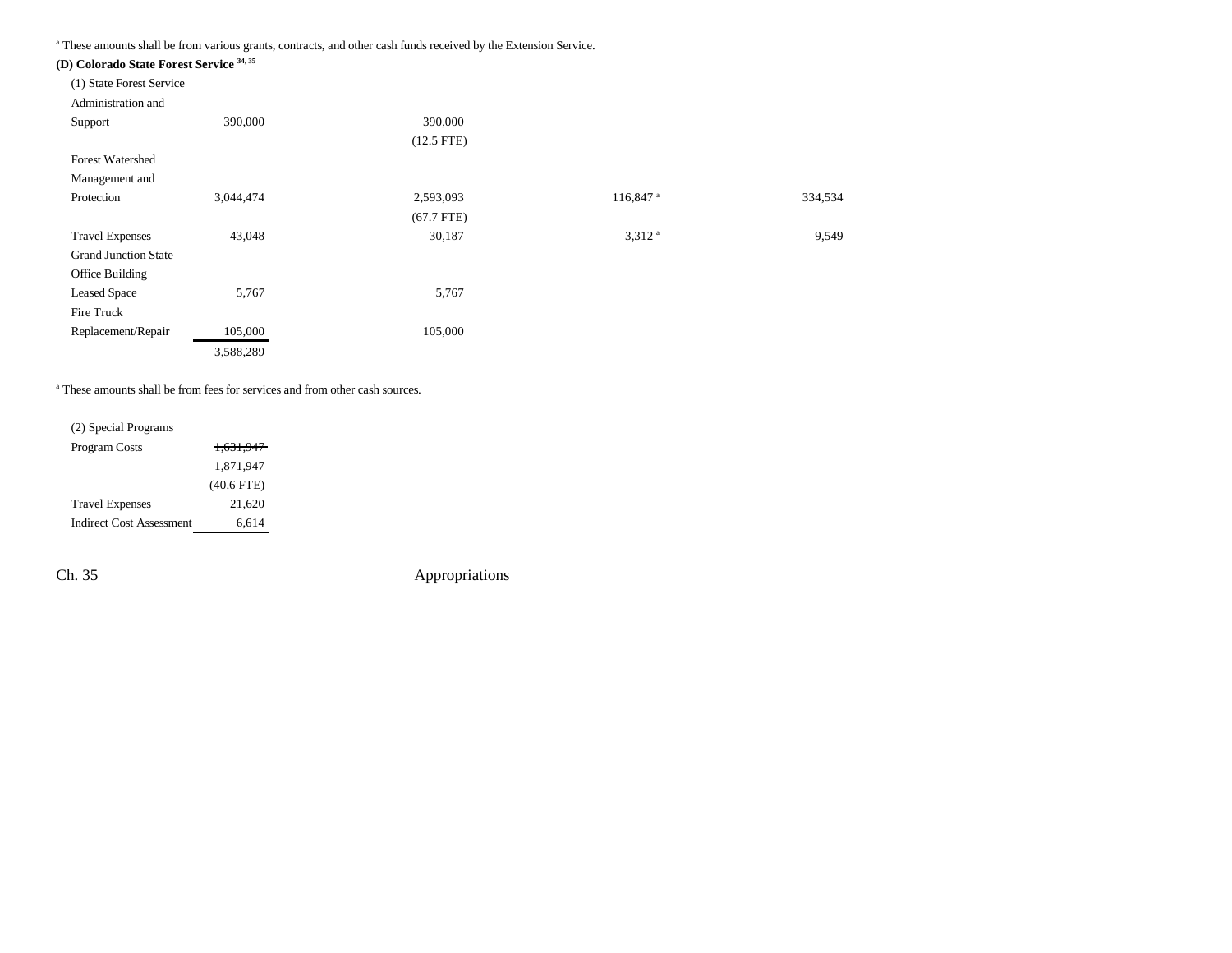|                                      |   |              | <b>APPROPRIATION FROM</b>     |    |                               |    |                             |    |                             |                                |  |  |
|--------------------------------------|---|--------------|-------------------------------|----|-------------------------------|----|-----------------------------|----|-----------------------------|--------------------------------|--|--|
| <b>ITEM &amp;</b><br><b>SUBTOTAL</b> |   | <b>TOTAL</b> | <b>GENERAL</b><br><b>FUND</b> |    | <b>GENERAL</b><br><b>FUND</b> |    | <b>CASH</b><br><b>FUNDS</b> |    | <b>CASH</b><br><b>FUNDS</b> | <b>FEDERAL</b><br><b>FUNDS</b> |  |  |
| \$                                   | S |              | \$                            | \$ | <b>EXEMPT</b>                 | \$ |                             | \$ | <b>EXEMPT</b>               | \$                             |  |  |
| 1,660,181                            |   |              |                               |    |                               |    | $1,660,181$ <sup>a</sup>    |    |                             |                                |  |  |
| 1,900,181                            |   |              |                               |    |                               |    | 1,900,181 <sup>a</sup>      |    |                             |                                |  |  |

<sup>a</sup> These amounts THIS AMOUNT shall be from contracts and other cash funds received by the Forest Service.

| (3) Sponsored Programs          |              |             |           |
|---------------------------------|--------------|-------------|-----------|
| Program Costs                   | 1,724,332    |             |           |
|                                 | $(21.3$ FTE) |             |           |
| <b>Travel Expenses</b>          | 44,685       |             |           |
| <b>Indirect Cost Assessment</b> | 7,076        |             |           |
|                                 | 1,776,093    |             | 1,776,093 |
|                                 |              | 330,155,020 |           |
|                                 |              | 261,111,283 |           |
|                                 |              |             |           |

# **(5) REGENTS OF THE UNIVERSITY OF COLORADO 33**

### **(A) Board of Regents and General Campuses**

| General Fund AND          |                        |             |               |
|---------------------------|------------------------|-------------|---------------|
| <b>TUITION</b> Allocation | <del>152.130.379</del> | 152,130,379 |               |
|                           | 333.407.773            |             | 181.277.394 a |
| <b>Tuition Allocation</b> | <del>181,277,394</del> |             | 181.277.394   |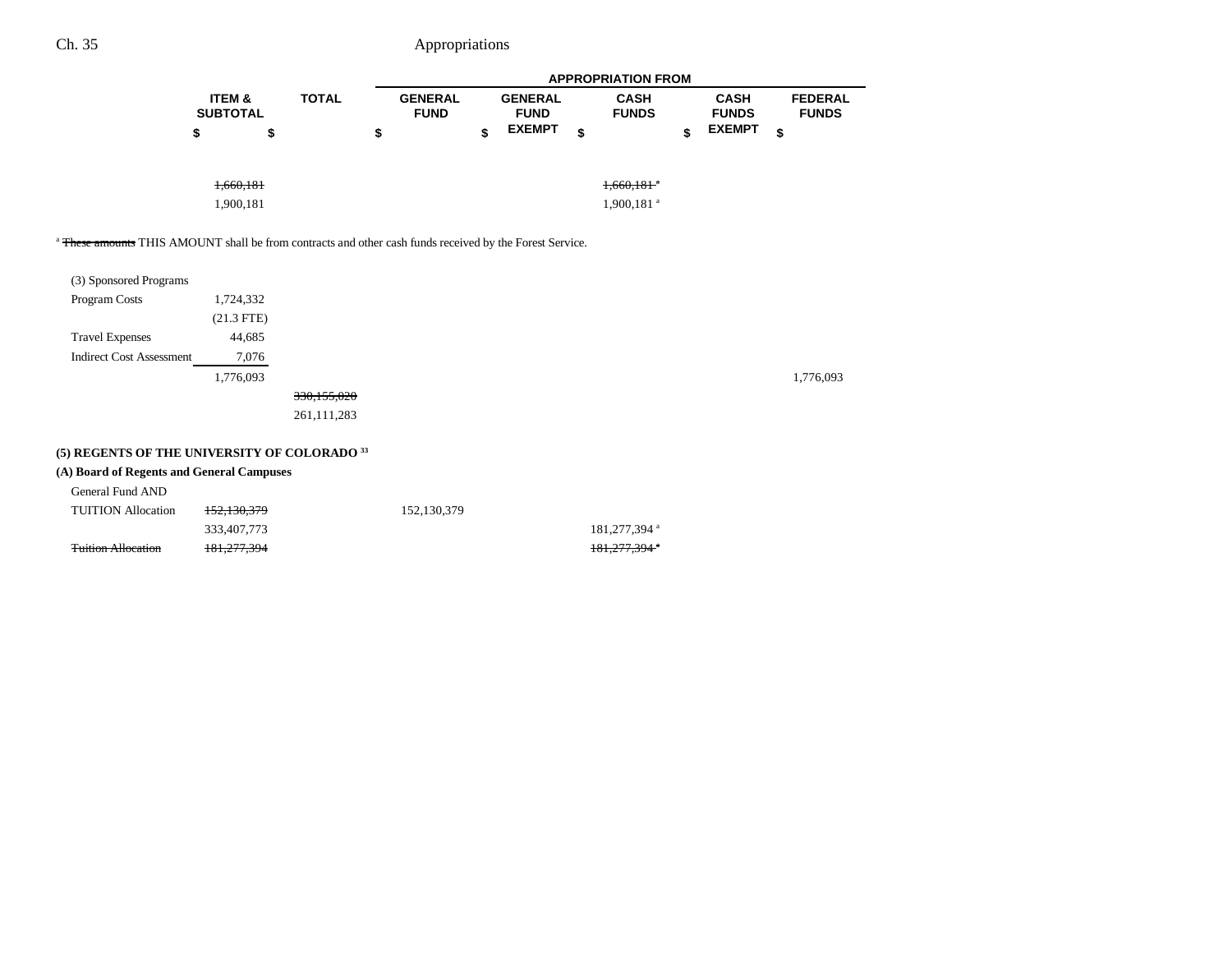| Other Than Tuition       |               |                           |
|--------------------------|---------------|---------------------------|
| Revenue                  | 54,086,373    | $54,086,373$ <sup>b</sup> |
|                          | 37,000,000    | 37,000,000 $^{\rm b}$     |
| <b>Auxiliary Revenue</b> | 161,477,178   | 161,477,178°              |
|                          | 25,361,853    | $25,361,853$ °            |
|                          | 548, 971, 324 |                           |
|                          | 395,769,626   |                           |
|                          |               |                           |

a This amount shall be from tuition revenue.

<sup>b</sup> This amount shall be from other than tuition revenue.

c This amount shall be from auxiliary revenue.

# **(B) Health Sciences Center** 35a

| (1) Advisory Commission on |             |           |                        |
|----------------------------|-------------|-----------|------------------------|
| <b>Family Medicine</b>     |             |           |                        |
| <b>Residency Training</b>  |             |           |                        |
| Programs                   | 1,527,569   |           |                        |
| <b>Commission Expenses</b> | 89,079      |           |                        |
|                            | $(1.0$ FTE) |           |                        |
| <b>Commission Travel</b>   |             |           |                        |
| Expenses                   | 6,484       |           |                        |
|                            | 1,623,132   | 1,623,132 |                        |
| (2) Indigent Care Program  |             |           |                        |
| Administration             | 379,329     | 230,068   | $149.261$ <sup>a</sup> |
|                            | $(7.0$ FTE) |           | $149,261$ <sup>a</sup> |
|                            |             |           |                        |
|                            |             |           |                        |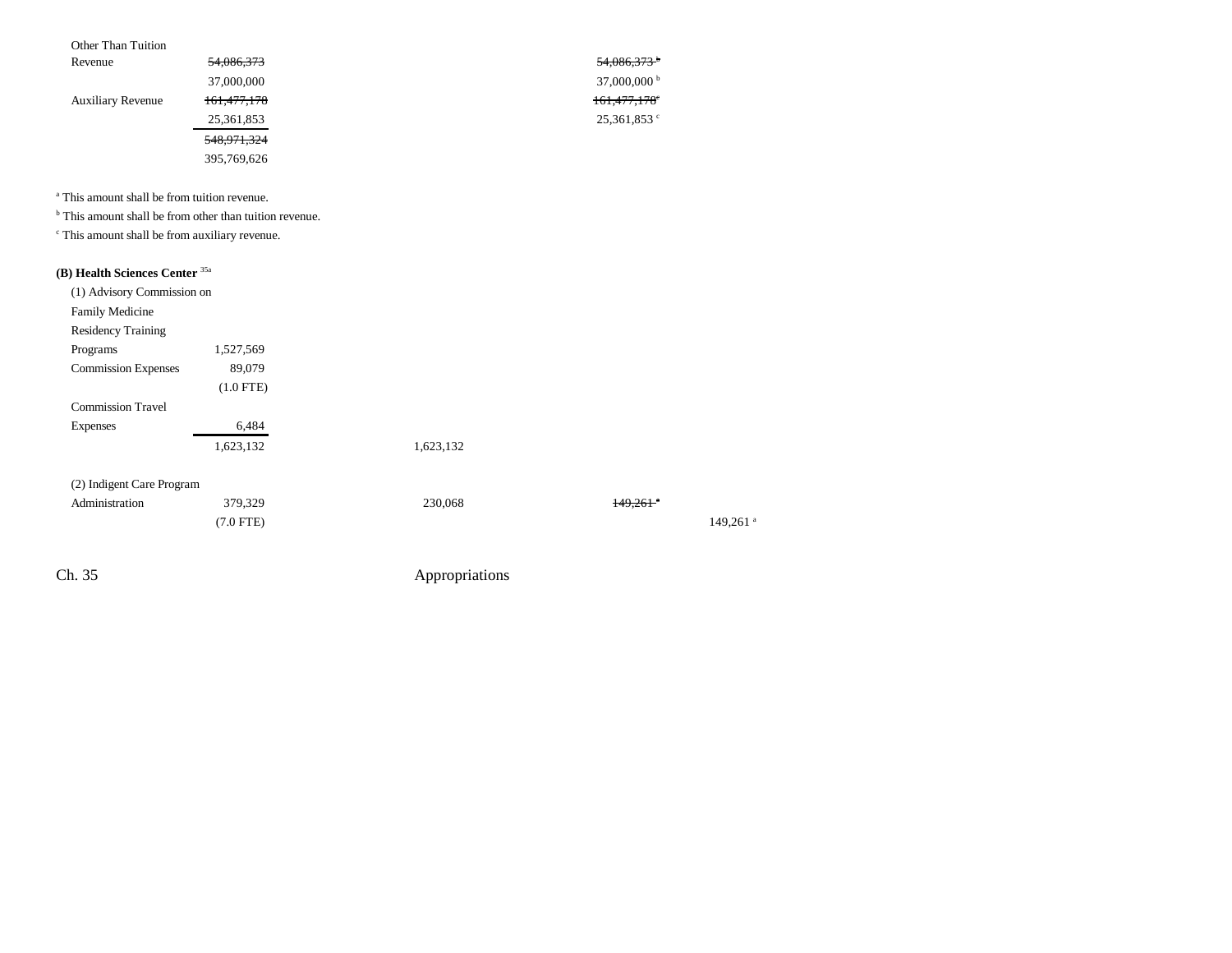|                        |                           |              | <b>APPROPRIATION FROM</b>     |                               |                             |                               |                                |  |  |  |
|------------------------|---------------------------|--------------|-------------------------------|-------------------------------|-----------------------------|-------------------------------|--------------------------------|--|--|--|
|                        | ITEM &<br><b>SUBTOTAL</b> | <b>TOTAL</b> | <b>GENERAL</b><br><b>FUND</b> | <b>GENERAL</b><br><b>FUND</b> | <b>CASH</b><br><b>FUNDS</b> | <b>CASH</b><br><b>FUNDS</b>   | <b>FEDERAL</b><br><b>FUNDS</b> |  |  |  |
|                        | \$<br>\$                  |              | \$                            | <b>EXEMPT</b><br>\$           | \$                          | <b>EXEMPT</b><br>\$<br>\$     |                                |  |  |  |
|                        |                           |              |                               |                               |                             |                               |                                |  |  |  |
| Program Administration |                           |              |                               |                               |                             |                               |                                |  |  |  |
| <b>Travel Expenses</b> | 4,750                     |              | 2,881                         |                               | $1,869$ <sup>a</sup>        |                               |                                |  |  |  |
|                        |                           |              |                               |                               |                             | 1,869 <sup>a</sup>            |                                |  |  |  |
| Denver Indigent Care   |                           |              |                               |                               |                             |                               |                                |  |  |  |
| Program                | 15,734,742                |              |                               |                               |                             | $15,734,742$ (T) <sup>b</sup> |                                |  |  |  |
| Out-state Indigent     |                           |              |                               |                               |                             |                               |                                |  |  |  |
| Care Program           | 9,383,195                 |              | 8,921,899                     |                               |                             | 461,296 $(T)^{b}$             |                                |  |  |  |
|                        | 9,400,821                 |              | 8,939,525                     |                               |                             |                               |                                |  |  |  |
| Specialty Indigent     |                           |              |                               |                               |                             |                               |                                |  |  |  |
| Care Program           | 1,004,170                 |              | 34,522                        |                               |                             | 969,648 $(T)^{b}$             |                                |  |  |  |
|                        | 986,544                   |              | 16,896                        |                               |                             |                               |                                |  |  |  |
| University Hospital -  |                           |              |                               |                               |                             |                               |                                |  |  |  |
| <b>Indigent Care</b>   |                           |              |                               |                               |                             |                               |                                |  |  |  |
| Program <sup>36</sup>  | 10,727,750                |              |                               |                               |                             | $10,727,750$ $(T)^{b}$        |                                |  |  |  |
| Colorado Child Health  |                           |              |                               |                               |                             |                               |                                |  |  |  |
| Plan                   | 1,360,170                 |              |                               |                               | $710,170$ <sup>a</sup>      | $650,000$ °                   |                                |  |  |  |
|                        |                           |              |                               |                               | 211,300°                    | 1,148,870 <sup>a</sup>        |                                |  |  |  |
|                        | 38,594,106                |              |                               |                               |                             |                               |                                |  |  |  |

<sup>a</sup> These amounts shall be from the Colorado Children's Health Plan Cash Fund, and, of these amounts, it is estimated that \$650,000 shall be from University Hospital, and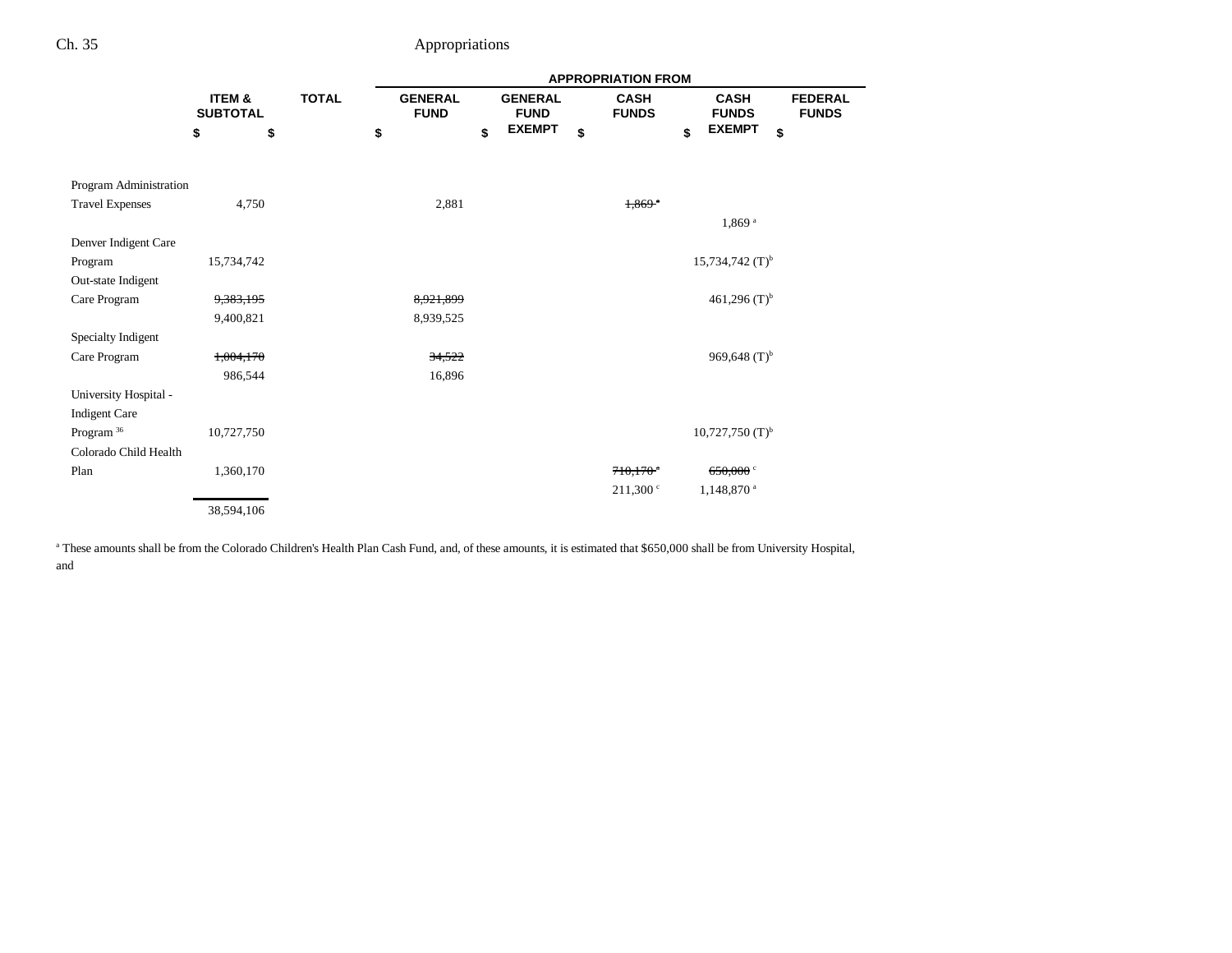\$211,300 \$650,000 shall be from fees. PRIVATE DONATIONS.

<sup>b</sup> These amounts shall be from the Department of Social Services, Medical Assistance Division. The General Fund portion of the Medicaid appropriation is exempt because

it is accounted for in the Department of Social Services and is spent by nonstate service providers.

<sup>c</sup> This amount shall be from private donations. FEES.

#### 589,188,562 435,986,864

#### **(6) TRUSTEES OF THE COLORADO SCHOOL OF MINES 33**

| General Campus            |            |            |            |                           |
|---------------------------|------------|------------|------------|---------------------------|
| General Fund AND          |            |            |            |                           |
| <b>TUITION Allocation</b> | 12,140,050 |            | 12,140,050 |                           |
|                           | 30,643,114 |            |            | 18,503,064 <sup>a</sup>   |
| <b>Tuition Allocation</b> | 18,203,064 |            |            | $18.203.064$ <sup>*</sup> |
| Other Than Tuition        |            |            |            |                           |
| Revenue                   | 3,831,665  |            |            | $3,831,665$ <sup>b</sup>  |
|                           | 910,000    |            |            | 910,000 $^{\rm b}$        |
| <b>Auxiliary Revenue</b>  | 6,127,956  |            |            | $6,127,956$ <sup>c</sup>  |
|                           | 500,000    |            |            | $500,000$ $\circ$         |
|                           |            | 40.302.735 |            |                           |
|                           |            | 32,053,114 |            |                           |

a This amount shall be from tuition revenue.

<sup>b</sup> This amount shall be from other than tuition revenue.

c This amount shall be from auxiliary revenue.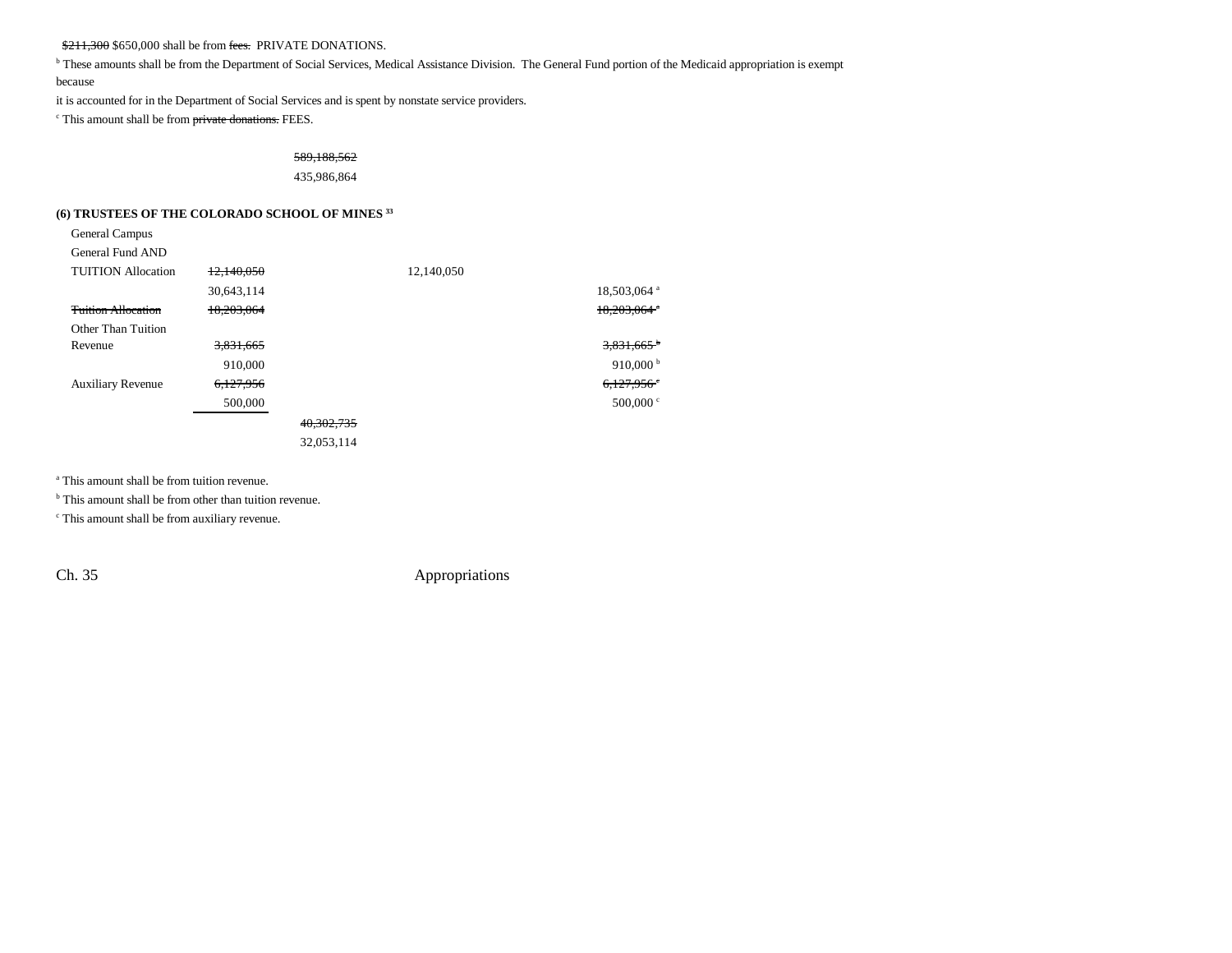|                                        |                           |              |    | <b>APPROPRIATION FROM</b>     |    |                               |    |                             |    |                             |    |                                |
|----------------------------------------|---------------------------|--------------|----|-------------------------------|----|-------------------------------|----|-----------------------------|----|-----------------------------|----|--------------------------------|
|                                        | ITEM &<br><b>SUBTOTAL</b> | <b>TOTAL</b> |    | <b>GENERAL</b><br><b>FUND</b> |    | <b>GENERAL</b><br><b>FUND</b> |    | <b>CASH</b><br><b>FUNDS</b> |    | <b>CASH</b><br><b>FUNDS</b> |    | <b>FEDERAL</b><br><b>FUNDS</b> |
|                                        | \$                        | \$           | \$ |                               | \$ | <b>EXEMPT</b>                 | \$ |                             | \$ | <b>EXEMPT</b>               | \$ |                                |
| (7) UNIVERSITY OF NORTHERN COLORADO 33 |                           |              |    |                               |    |                               |    |                             |    |                             |    |                                |
| General Campus                         |                           |              |    |                               |    |                               |    |                             |    |                             |    |                                |
| General Fund AND                       |                           |              |    |                               |    |                               |    |                             |    |                             |    |                                |
| <b>TUITION Allocation</b>              | 30,668,699                |              |    | 30,668,699                    |    |                               |    |                             |    |                             |    |                                |
|                                        | 56,028,693                |              |    |                               |    |                               |    | 25,359,994 <sup>a</sup>     |    |                             |    |                                |
| <b>Tuition Allocation</b>              | 25,109,994                |              |    |                               |    |                               |    | $25,109,994$ <sup>*</sup>   |    |                             |    |                                |
| Other Than Tuition                     |                           |              |    |                               |    |                               |    |                             |    |                             |    |                                |
| Revenue                                | <del>3,067,040</del>      |              |    |                               |    |                               |    | $3,067,040$ <sup>b</sup>    |    |                             |    |                                |
|                                        | 2,857,040                 |              |    |                               |    |                               |    | $2,857,040^{\mathrm{b}}$    |    |                             |    |                                |
| <b>Auxiliary Revenue</b>               | 31,093,622                |              |    |                               |    |                               |    | $31,093,622$ <sup>e</sup>   |    |                             |    |                                |
|                                        | 1,300,000                 |              |    |                               |    |                               |    | $1,300,000$ c               |    |                             |    |                                |
|                                        |                           | 89,939,355   |    |                               |    |                               |    |                             |    |                             |    |                                |
|                                        |                           | 60,185,733   |    |                               |    |                               |    |                             |    |                             |    |                                |

a This amount shall be from tuition revenue.

<sup>b</sup> This amount shall be from other than tuition revenue.

 $^{\circ}$  This amount shall be from auxiliary revenue.

### **(8) STATE BOARD FOR COMMUNITY COLLEGES AND OCCUPATIONAL EDUCATION <sup>33</sup>**

**(A) State System Community Colleges**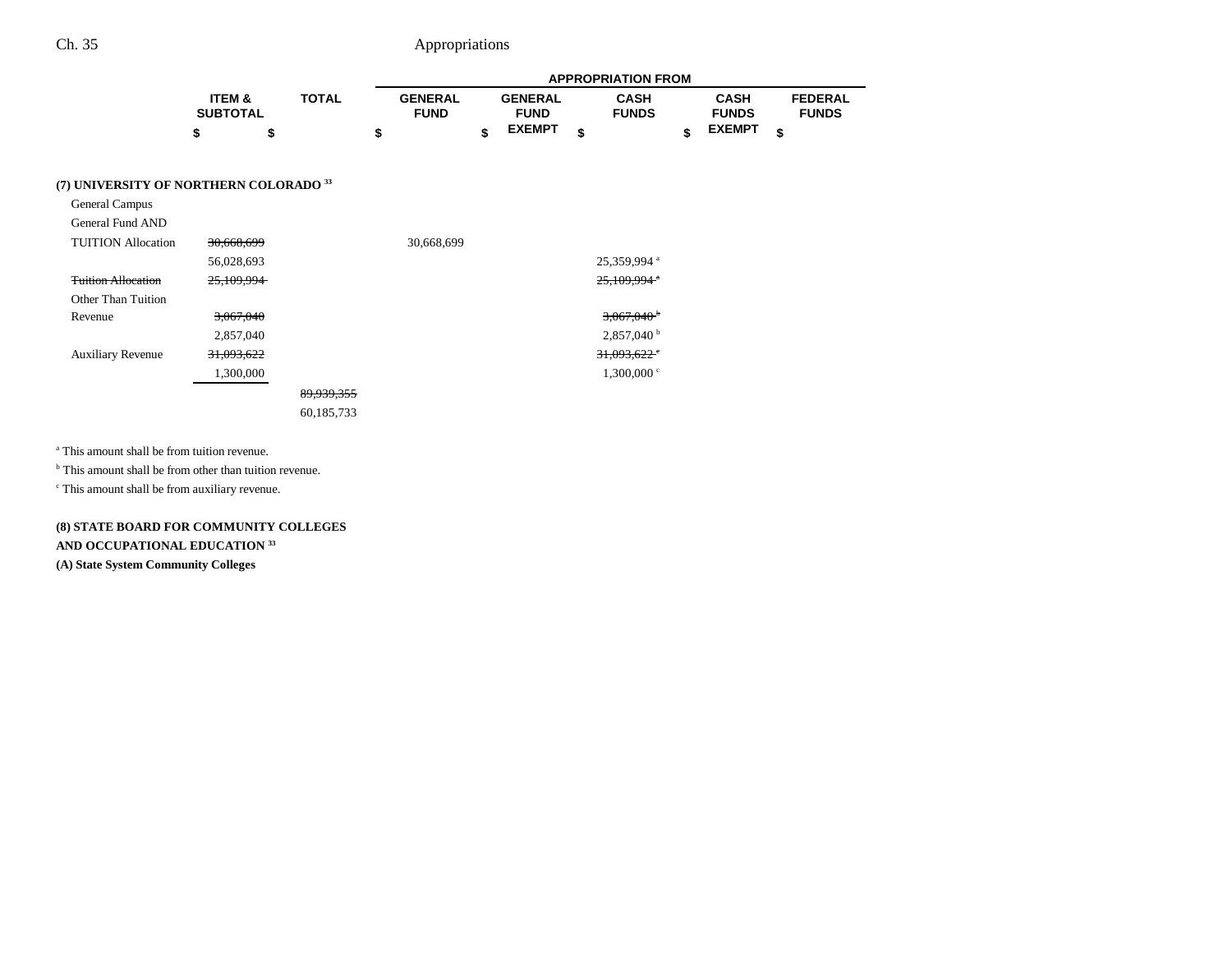| Governing Board and       |                        |            |                           |
|---------------------------|------------------------|------------|---------------------------|
| <b>General Campuses</b>   |                        |            |                           |
| General Fund AND          |                        |            |                           |
| <b>TUITION Allocation</b> | 70,483,357             | 70,483,357 |                           |
|                           | 127,398,817            |            | 56,915,460 <sup>a</sup>   |
| <b>Tuition Allocation</b> | 57,465,460             |            | $57.465.460$ <sup>*</sup> |
| Other Than Tuition        |                        |            |                           |
| Revenue                   | 3,836,636              |            | $3,836,636$ <sup>b</sup>  |
|                           | 3,204,376              |            | 3,204,376 $^{\rm b}$      |
| <b>Auxiliary Revenue</b>  | 24,169,897             |            | $24.169.897$ <sup>c</sup> |
|                           | 1,425,000              |            | $1,425,000$ °             |
|                           | <del>155,955,350</del> |            |                           |
|                           | 132,028,193            |            |                           |
|                           |                        |            |                           |

a This amount shall be from tuition revenue.

<sup>b</sup> This amount shall be from other than tuition revenue.

c This amount shall be from auxiliary revenue.

### **(B) Local District Junior College**

| <b>Grants pursuant to Section</b> |            |            |
|-----------------------------------|------------|------------|
| 23-71-301, C.R.S.                 | 15.266.953 | 15.266.953 |

### **(C) Division of Occupational Education 34**

| (1) Administration          |             |
|-----------------------------|-------------|
| <b>Administrative Costs</b> | 548,876     |
|                             | $(9.0$ FTE) |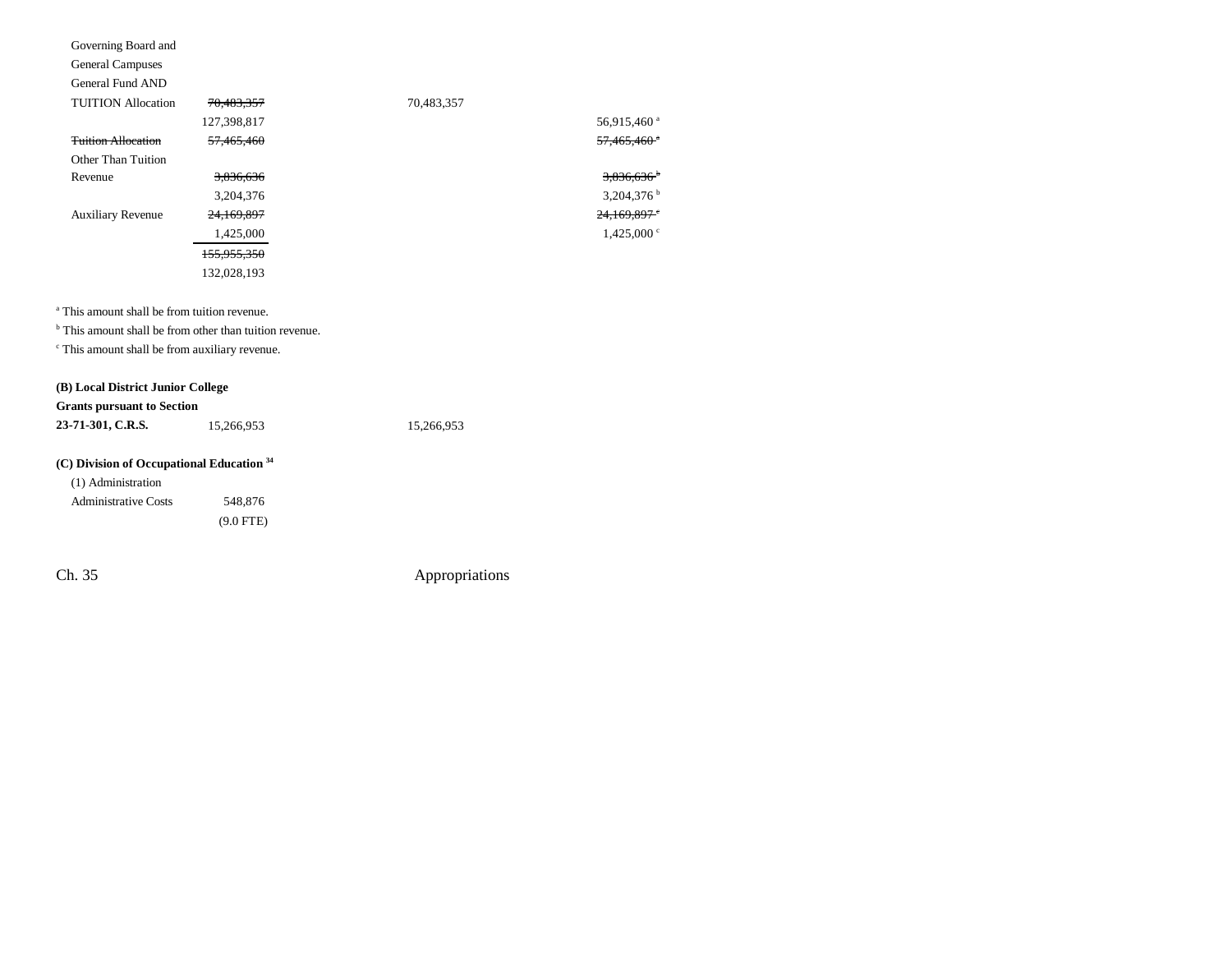|                                                     |                           |              | <b>APPROPRIATION FROM</b>     |    |                               |    |                             |    |                             |    |                                |
|-----------------------------------------------------|---------------------------|--------------|-------------------------------|----|-------------------------------|----|-----------------------------|----|-----------------------------|----|--------------------------------|
|                                                     | ITEM &<br><b>SUBTOTAL</b> | <b>TOTAL</b> | <b>GENERAL</b><br><b>FUND</b> |    | <b>GENERAL</b><br><b>FUND</b> |    | <b>CASH</b><br><b>FUNDS</b> |    | <b>CASH</b><br><b>FUNDS</b> |    | <b>FEDERAL</b><br><b>FUNDS</b> |
|                                                     | \$<br>\$                  | \$           |                               | \$ | <b>EXEMPT</b>                 | \$ |                             | \$ | <b>EXEMPT</b>               | \$ |                                |
|                                                     |                           |              |                               |    |                               |    |                             |    |                             |    |                                |
| <b>Administration Travel</b>                        |                           |              |                               |    |                               |    |                             |    |                             |    |                                |
| Expenses                                            | 41,129                    |              |                               |    |                               |    |                             |    |                             |    |                                |
|                                                     | 590,005                   |              | 590,005                       |    |                               |    |                             |    |                             |    |                                |
|                                                     |                           |              |                               |    |                               |    |                             |    |                             |    |                                |
| (2) Colorado Vocational<br><b>Act Distributions</b> |                           |              |                               |    |                               |    |                             |    |                             |    |                                |
| pursuant to Section                                 |                           |              |                               |    |                               |    |                             |    |                             |    |                                |
| 23-8-102, C.R.S.                                    | 15,142,766                |              | 15,142,766                    |    |                               |    |                             |    |                             |    |                                |
|                                                     |                           |              |                               |    |                               |    |                             |    |                             |    |                                |
| (3) Area Vocational                                 |                           |              |                               |    |                               |    |                             |    |                             |    |                                |
| Postsecondary Programs                              |                           |              |                               |    |                               |    |                             |    |                             |    |                                |
| pursuant to Section<br>23-71-303, C.R.S.            | 10,614,199                |              | 10,614,199                    |    |                               |    |                             |    |                             |    |                                |
|                                                     |                           |              |                               |    |                               |    |                             |    |                             |    |                                |
| (4) Sponsored Programs                              |                           |              |                               |    |                               |    |                             |    |                             |    |                                |
| Administration                                      | 1,844,321                 |              |                               |    |                               |    |                             |    |                             |    |                                |
|                                                     | $(34.7$ FTE)              |              |                               |    |                               |    |                             |    |                             |    |                                |
| Programs                                            | 14,781,148                |              |                               |    |                               |    |                             |    |                             |    |                                |
|                                                     | 16,625,469                |              |                               |    |                               |    |                             |    |                             |    | 16,625,469                     |

(5) Customized Job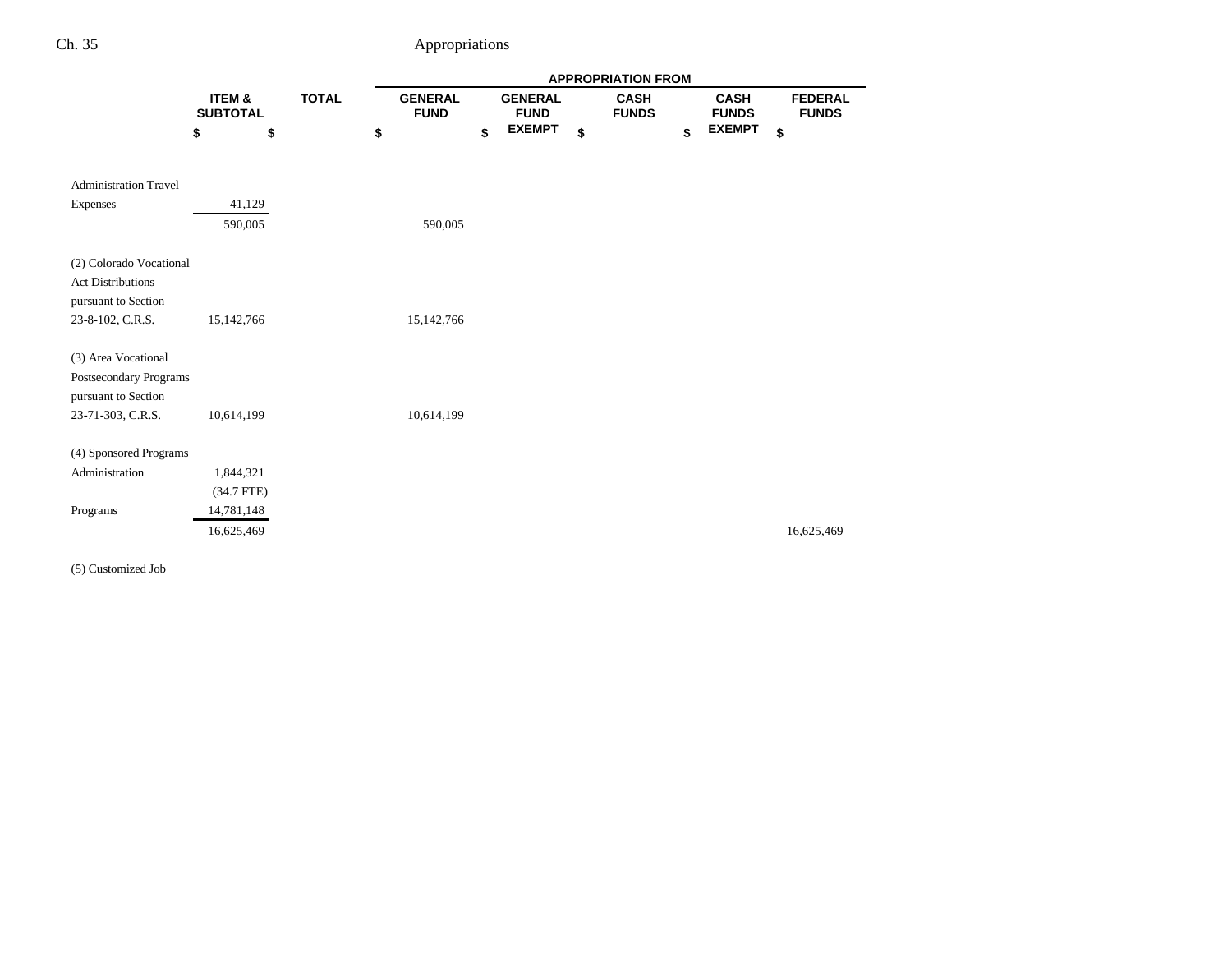| Training <sup>37</sup>                          | 1,982,400 | 1,982,400 |                                           |
|-------------------------------------------------|-----------|-----------|-------------------------------------------|
| (6) Existing Industry<br>Training <sup>37</sup> | 346,920   | 346,920   |                                           |
| (7) Job Training<br>Partnership Act             | 802,500   |           | $802,500$ (T) <sup>a</sup><br>$(2.0$ FTE) |

<sup>a</sup> This amount shall be from federal Job Training Partnership Act funds, appropriated in the Governor's Office.

217,326,562 193,399,405

#### **(9) DIVISION OF PRIVATE OCCUPATIONAL SCHOOLS**

| 387,780     |         |                        |
|-------------|---------|------------------------|
| $(7.3$ FTE) |         |                        |
| 5,330       |         |                        |
|             | 393,110 | $393,110$ <sup>a</sup> |
|             |         |                        |

<sup>a</sup> This amount shall be from licensing and certification fees.

| (10) AURARIA HIGHER<br><b>EDUCATION</b> |            |                              |                     |
|-----------------------------------------|------------|------------------------------|---------------------|
| <b>CENTER</b>                           | 11,081,000 | H,081,000(T)<br>$\mathbf{a}$ |                     |
|                                         |            |                              | $11,081,000(T)^{a}$ |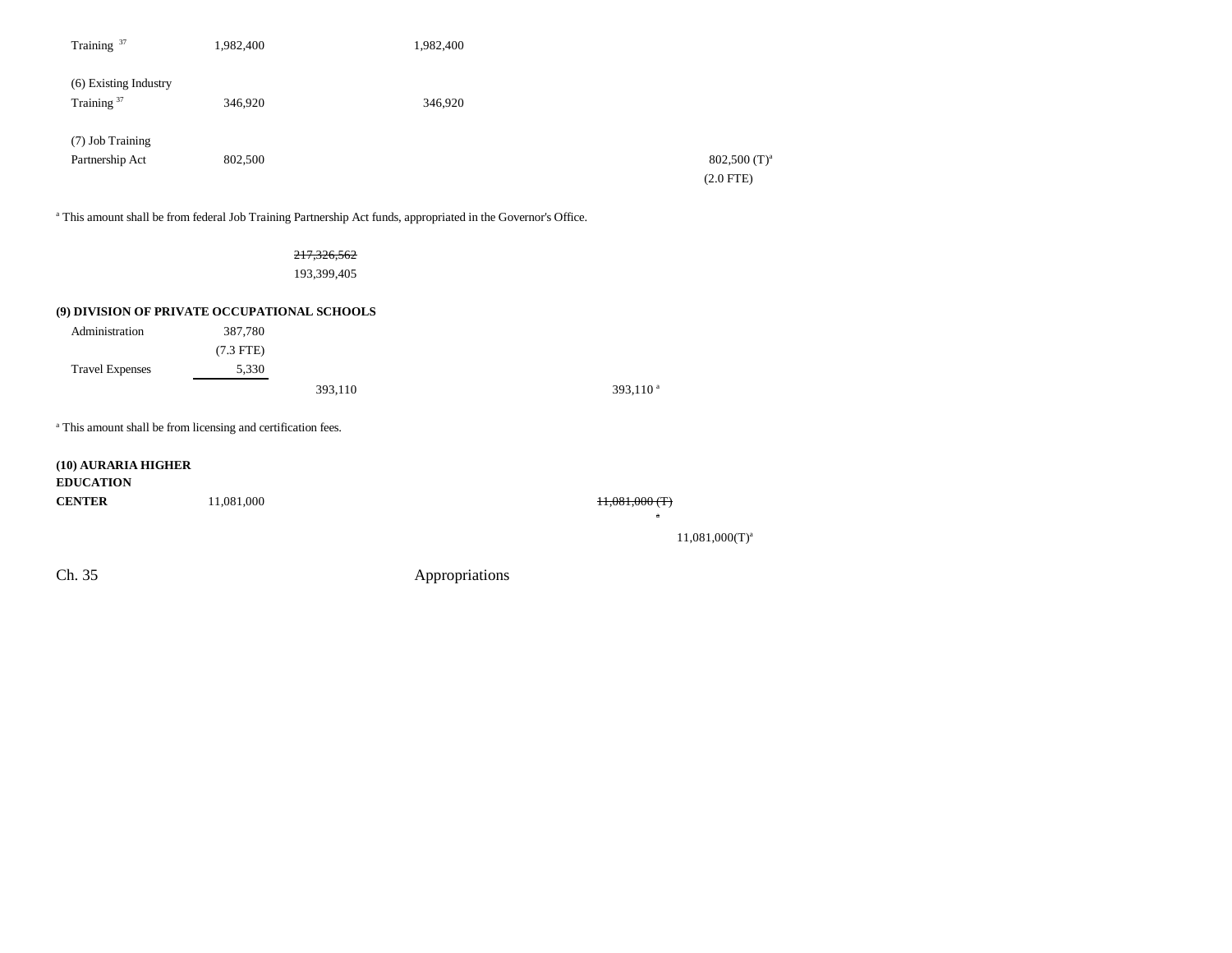|                          |                                      |              |            | <b>APPROPRIATION FROM</b> |  |    |                               |    |                               |    |                             |    |                             |  |                                |
|--------------------------|--------------------------------------|--------------|------------|---------------------------|--|----|-------------------------------|----|-------------------------------|----|-----------------------------|----|-----------------------------|--|--------------------------------|
|                          | <b>ITEM &amp;</b><br><b>SUBTOTAL</b> | <b>TOTAL</b> |            |                           |  |    | <b>GENERAL</b><br><b>FUND</b> |    | <b>GENERAL</b><br><b>FUND</b> |    | <b>CASH</b><br><b>FUNDS</b> |    | <b>CASH</b><br><b>FUNDS</b> |  | <b>FEDERAL</b><br><b>FUNDS</b> |
|                          | \$                                   | \$           |            | \$                        |  | \$ | <b>EXEMPT</b>                 | \$ |                               | \$ | <b>EXEMPT</b>               | \$ |                             |  |                                |
| <b>Auxiliary Revenue</b> | 27,169,897                           |              |            |                           |  |    |                               |    | $27,169,897$ <sup>b</sup>     |    |                             |    |                             |  |                                |
|                          |                                      | 350,000      |            |                           |  |    |                               |    | 350,000 $^{\rm b}$            |    |                             |    |                             |  |                                |
|                          |                                      |              | 38,250,897 |                           |  |    |                               |    |                               |    |                             |    |                             |  |                                |
|                          |                                      |              | 11,431,000 |                           |  |    |                               |    |                               |    |                             |    |                             |  |                                |

<sup>a</sup> This amount shall be from the appropriations for the State Board of Community Colleges and Occupational Education, the Trustees of the State Colleges, and the Regents

of the University of Colorado.

<sup>b</sup> This amount shall be from auxiliary revenue.

### **(11) COUNCIL ON THE ARTS**

| Program Costs                  | 2,049,413    |           | 1,447,913 | 601,500 |
|--------------------------------|--------------|-----------|-----------|---------|
|                                | $(12.0$ FTE) |           |           |         |
| <b>Travel Expenses</b>         | 27,037       |           | 27,037    |         |
| Arts in Schools                |              |           |           |         |
| <b>Basic Education Grant</b>   | 100,000      |           | 50,000(M) | 50,000  |
| <b>Underserved Populations</b> |              |           |           |         |
| Grant                          | 100,000      |           | 50,000(M) | 50,000  |
|                                |              | 2,276,450 |           |         |

### **(12) STATE HISTORICAL SOCIETY**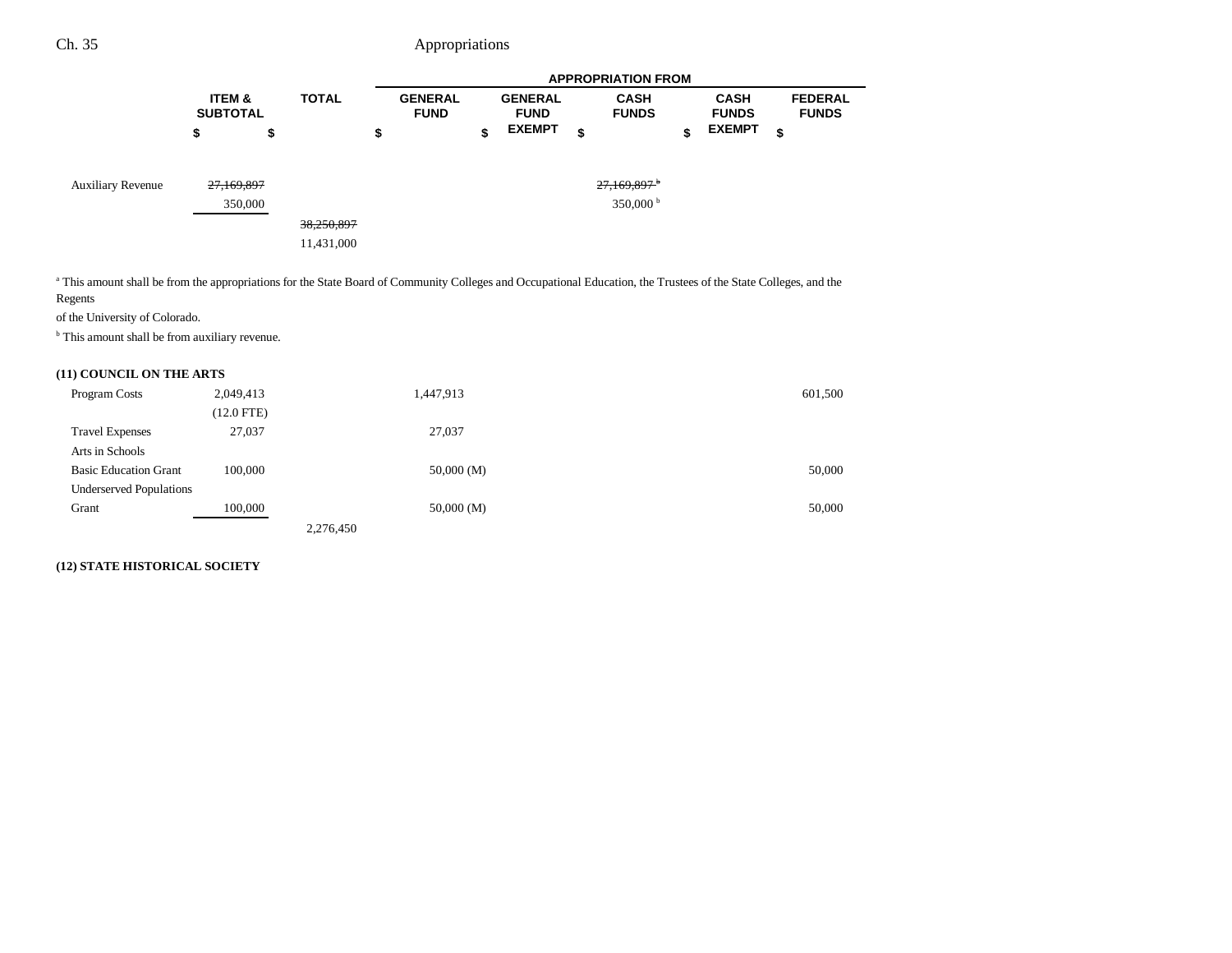### **(A) Administration**

### Administration and General  $3^8$  2,634,571 2003 1,582,014 565,083 487,474 a 565,083 75,000 <sup>c</sup> 490,083 (48.2 FTE) (15.9 FTE) (16.7 FTE) Travel Expenses 21,065 10,279 10,786 Utilities 23,293 18,042 and 1,335 23,293 18,042 and 1,335 23,293 18,042 and 2011 Cumbres and Toltec Railroad Commission 10,000 10,000 10,000 Certified Local Government Program 55,652 55,652 55,652 Four Corners Heritage  $\mu$  Council  $\mu$  5,000 5,000 5,000 5,000 5,000 5,000 5,000 5,000 5,000 5,000 5,000 5,000 5,000 5,000 5,000 5,000 5,000 5,000 5,000 5,000 5,000 5,000 5,000 5,000 5,000 5,000 5,000 5,000 5,000 5,000 5,000 5,000 5,000 5,000 b5,000 $(T)^{b}$ 2,767,623

<sup>a</sup> These amounts shall be from museum admission fees, user charges, and other sources of cash funds.

<sup>b</sup> This amount shall be from a three year impact assistance grant from the Department of Local Affairs.

 $^\mathrm{c}$  THIS AMOUNT SHALL BE FROM RESERVES IN THE UNEXPENDED ROLLFORWARD FUND.

#### **(B) Sponsored Programs**

| <b>Program Costs</b> | 180,000     | $30,000$ <sup>b</sup><br>$45,000$ (T) | 105,000 |
|----------------------|-------------|---------------------------------------|---------|
|                      |             |                                       |         |
|                      | 210,250     | $105,250$ <sup>a</sup>                |         |
|                      | $(2.0$ FTE) |                                       |         |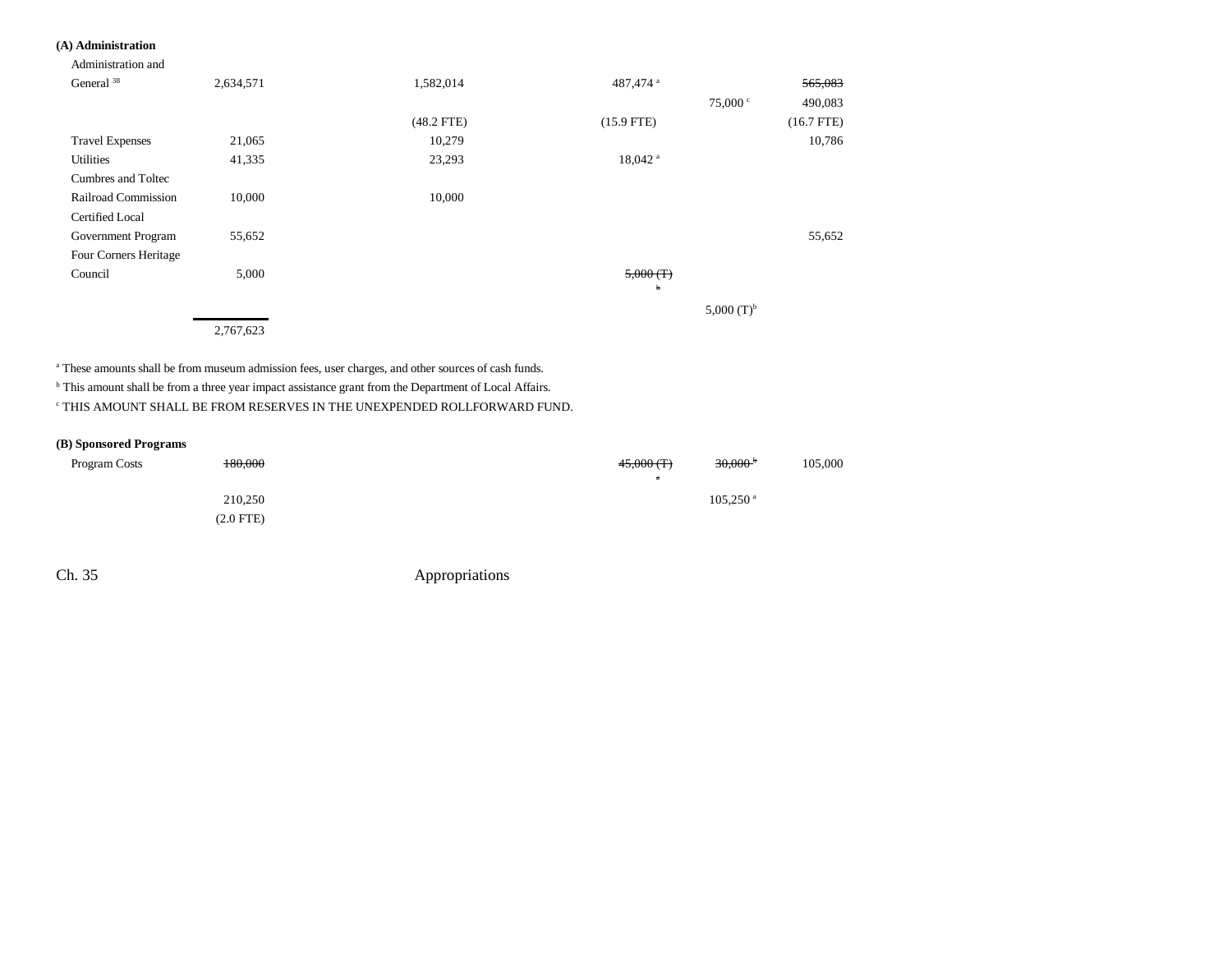|                        |    |                                      |  | <b>APPROPRIATION FROM</b> |  |    |               |    |                               |    |                               |    |                             |  |                             |  |                                |
|------------------------|----|--------------------------------------|--|---------------------------|--|----|---------------|----|-------------------------------|----|-------------------------------|----|-----------------------------|--|-----------------------------|--|--------------------------------|
|                        |    | <b>ITEM &amp;</b><br><b>SUBTOTAL</b> |  | <b>TOTAL</b>              |  |    |               |    | <b>GENERAL</b><br><b>FUND</b> |    | <b>GENERAL</b><br><b>FUND</b> |    | <b>CASH</b><br><b>FUNDS</b> |  | <b>CASH</b><br><b>FUNDS</b> |  | <b>FEDERAL</b><br><b>FUNDS</b> |
|                        | \$ | \$                                   |  | \$                        |  | \$ | <b>EXEMPT</b> | \$ |                               | \$ | <b>EXEMPT</b>                 | \$ |                             |  |                             |  |                                |
| <b>Travel Expenses</b> |    | 19,750                               |  |                           |  |    |               |    | 4,750(T)<br>$\alpha$          |    | $4,750$ <sup>a</sup>          |    | 15,000                      |  |                             |  |                                |
|                        |    | 199,750                              |  |                           |  |    |               |    |                               |    |                               |    |                             |  |                             |  |                                |
|                        |    | 230,000                              |  |                           |  |    |               |    |                               |    |                               |    |                             |  |                             |  |                                |

<sup>a</sup> These amounts OF THESE AMOUNTS, \$80,000(T) shall be from a contract with Correctional Industries for the Ordway Conservation <del>Center.</del> CENTER, AND \$30,000 SHALL

BE FROM GIFTS.

**b** This amount shall be from restricted gifts.

| 1,152,150    |
|--------------|
| 1,255,009    |
| $(12.5$ FTE) |
| 598,150      |
|              |
| 872,881      |
| 1,750,300    |
| 2,127,890    |
|              |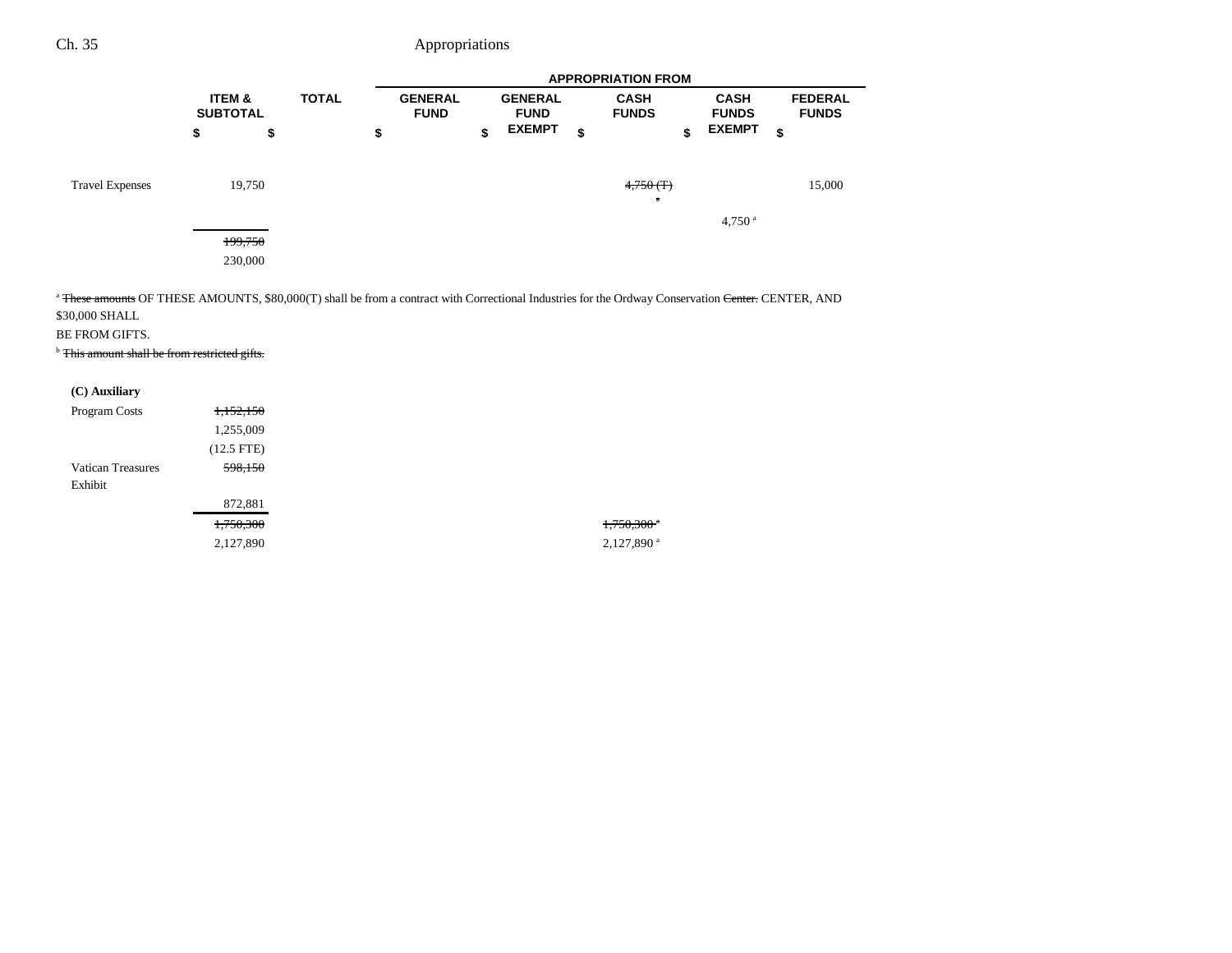<sup>a</sup> Of this amount, \$557,150 \$660,009 shall be from museum shop sales, \$95,000 shall be from Microphoto Services, \$105,000 shall be from public education programs,

\$395,000 shall be from Membership/Publication services and \$598,150 \$872,881 shall be from one-time income associated with the Vatican Treasures Exhibit.

| (D) Gaming Revenue                 |             |
|------------------------------------|-------------|
| <b>Historic Preservation for</b>   |             |
| <b>Gaming Cities</b>               | 1,364,794   |
|                                    | 3,071,639   |
| <b>Historic Preservation Grant</b> |             |
| Program                            | 5,459,174   |
|                                    | 13,994,022  |
|                                    | $(4.0$ FTE) |
|                                    | 6,823,968   |
|                                    | 17,065,661  |

a This amount shall be from gaming revenues and is dedicated to historic preservation.

11,541,641 22,191,174

#### **(13) COLORADO ADVANCED TECHNOLOGY INSTITUTE 39**

| Program Costs          | 3,389,441   |           |                              |
|------------------------|-------------|-----------|------------------------------|
|                        | $(4.3$ FTE) |           |                              |
| <b>Travel Expenses</b> | 21,660      |           |                              |
|                        |             | 3,411,101 | $3,411,101$ (T) <sup>a</sup> |